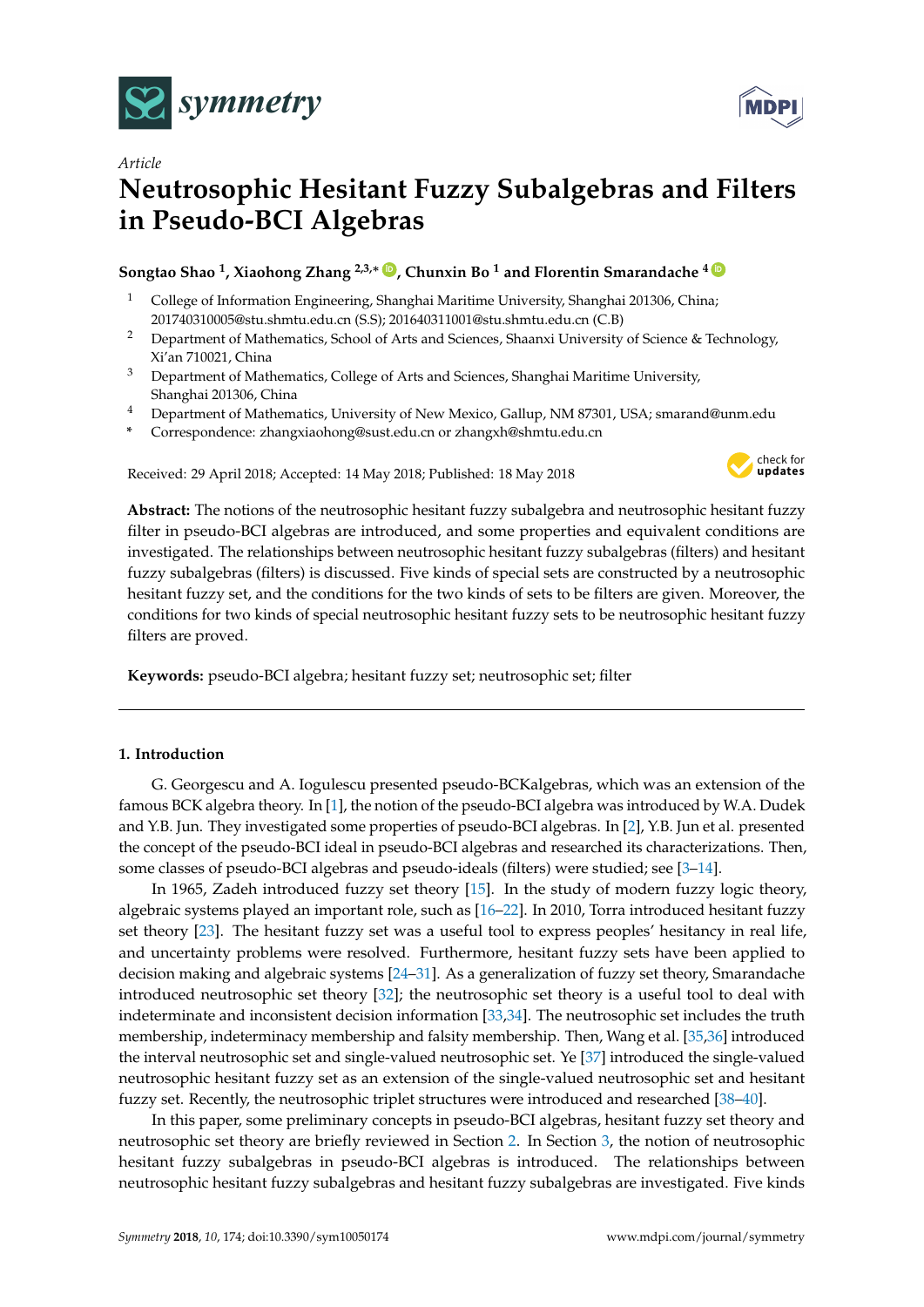of special sets are constructed. Some properties are studied. Third, the two kinds of sets to be filters are given. In Section [4,](#page-8-0) the concept of neutrosophic hesitant fuzzy filters in pseudo-BCI algebras is proposed. The equivalent conditions of the neutrosophic hesitant fuzzy filters in the construction of hesitant fuzzy filters are given. The conditions for two kinds of special neutrosophic hesitant fuzzy sets to be neutrosophic hesitant fuzzy filters are given.

## <span id="page-1-0"></span>**2. Preliminaries**

Let us review some fundamental notions of pseudo-BCI algebra and interval-valued hesitant fuzzy filter in this section.

**Definition 1.** ([\[13\]](#page-17-9)) A pseudo-BCI algebra is a structure  $(X; \rightarrow, \hookrightarrow, 1)$ , where " $\rightarrow$ " and " $\hookrightarrow$ " are binary *operations on X and "1" is an element of X, verifying the axioms:*  $\forall x, y, z \in X$ ,

 $(1)$   $(y \rightarrow z) \rightarrow ((z \rightarrow x) \rightarrow (y \rightarrow x)) = 1$ ,  $(y \rightarrow z) \rightarrow ((z \rightarrow x) \rightarrow (y \rightarrow x)) = 1$ ;  $(2)$   $x \rightarrow ((x \rightarrow y) \rightarrow y) = 1, x \rightarrow ((x \rightarrow y) \rightarrow y) = 1;$  $(3)$   $x \to x = 1$ ;  $(4)$   $x \rightarrow y = y \rightarrow x = 1 \Longrightarrow x = y;$  $(5)$   $x \rightarrow y = 1 \Longleftrightarrow x \hookrightarrow y = 1.$ 

If  $(X; \rightarrow, \rightarrow, 1)$  is a pseudo-BCI algebra satisfying  $\forall x, y \in X$ ,  $x \rightarrow y = x \leftrightarrow y$ , then  $(X; \rightarrow, 1)$  is a BCI algebra. If  $(X; \to, \hookrightarrow, 1)$  is a pseudo-BCI algebra satisfying  $\forall x \in X$ ,  $x \to 1 = 1$ , then  $(X; \to, \hookrightarrow, 1)$ is a pseudo-BCK algebra.

**Remark 1.** *([\[1\]](#page-17-0))* In any pseudo-BCI algebra  $(X; \rightarrow, \rightarrow)$ , we can define a binary relation ' $\leq'$  by putting:

 $x \leq y$  *if and only if*  $x \to y$  (or  $x \hookrightarrow y$ ).

**Proposition 1.** *(*[\[13\]](#page-17-9)*)* Let  $(X; \rightarrow, \rightarrow)$  be a pseudo-BCI algebra, then X satisfies the following properties, ∀*x*, *y*, *z* ∈ *X,*

 $(1)$  1  $\leq x \Rightarrow x = 1$ ;  $(2)$   $x \le y \Rightarrow y \rightarrow z \le x \rightarrow z$ ,  $y \leftrightarrow z \le x \leftrightarrow z$ ;  $(3)$   $x \leq y, y \leq z \Rightarrow x \leq z$ ;  $(4)$   $x \leftrightarrow (y \rightarrow z) = y \rightarrow (x \leftrightarrow z);$  $(5)$   $x \leq y \rightarrow z \Rightarrow y \leq x \hookrightarrow z;$  $(6)$   $x \rightarrow y \leq (z \rightarrow x) \rightarrow (z \rightarrow y)$ ,  $x \rightarrow y \leq (z \rightarrow x) \rightarrow (z \rightarrow y)$ ; *(7)*  $x \le y \Rightarrow z \rightarrow x \le z \rightarrow y, z \hookrightarrow x \le z \hookrightarrow y;$  $(8)$  1  $\rightarrow$   $x = x, 1 \leftrightarrow x = x;$  $(9) ((y \rightarrow x) \rightarrow x) \rightarrow x = y \rightarrow x, ((y \rightarrow x) \rightarrow x) \rightarrow x = y \rightarrow x;$  $(10)$   $x \rightarrow y \leq (y \rightarrow x) \hookrightarrow 1, x \hookrightarrow y \leq (y \rightarrow x) \rightarrow 1;$  $(11)$   $(x \rightarrow y) \rightarrow 1 = (x \rightarrow 1) \rightarrow (y \rightarrow 1)$ ,  $(x \rightarrow y) \rightarrow 1 = (x \rightarrow 1) \rightarrow (y \rightarrow 1)$ ;  $(12)$   $x \rightarrow 1 = x \rightarrow 1$ .

**Definition 2.** *([\[13\]](#page-17-9)) A subset F of a pseudo-BCI algebra X is called a filter of X if it satisfies:*

 $(F1)$  1 ∈  $F$ ; *(F2)*  $x \in F$ ,  $x \to y \in F$  ⇒  $y \in F$ ;  $(F3)$   $x \in F$ ,  $x \hookrightarrow y \in F \Rightarrow y \in F$ .

**Definition 3.** *([\[1\]](#page-17-0)) By a pseudo-BCI subalgebra of a pseudo-BC I algebra X, we mean a subset S of X that satisfies*  $\forall x, y \in S, x \rightarrow y \in S, x \hookrightarrow y \in S$ .

**Definition 4.** *([\[12\]](#page-17-10)) A pseudo-BCK algebra is called a type-2 positive implicative if it satisfies:*

 $x \rightarrow (y \leftrightarrow z) = (x \rightarrow y) \leftrightarrow (x \rightarrow z)$  $x \leftrightarrow (y \rightarrow z) = (x \leftrightarrow y) \rightarrow (x \leftrightarrow z)$ .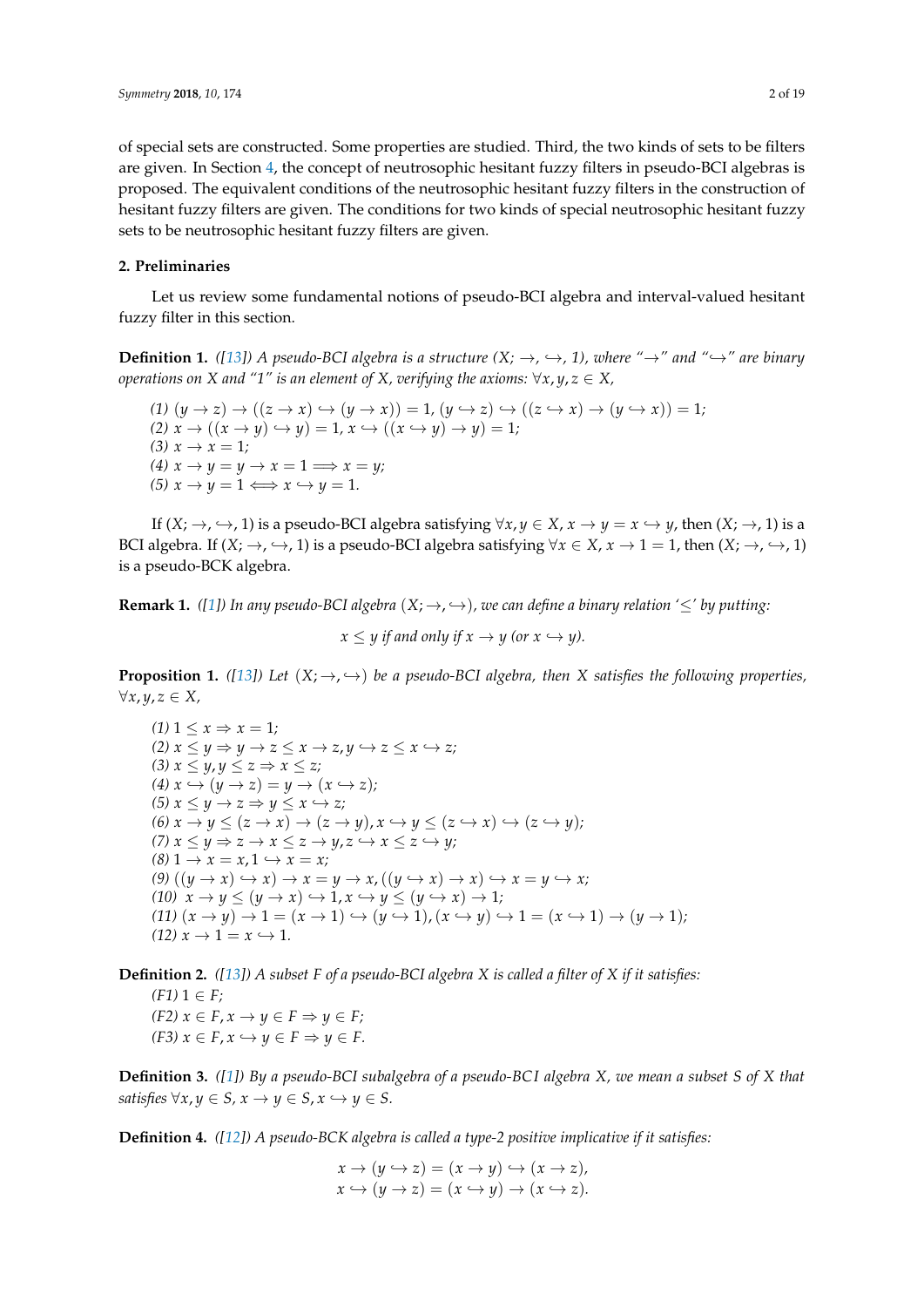*If X* is a type-2 positive implicative pseudo-BCK algebra, then  $x \to y = x \hookrightarrow y$  for all  $x \in X$ .

**Definition 5.** *([\[23\]](#page-17-7)) Let X be a reference set. A hesitant fuzzy set A on X is defined in terms of a function*  $h_A(x)$  *that returns a subset of* [0, 1] *when it is applied to X, i.e.,* 

$$
A = \{(x, h_A(x)) | x \in X\}.
$$

*where*  $h_A(x)$  *is a set of some different values in* [0, 1], *representing the possible membership degrees of the element*  $x \in X$ .  $h_A(x)$  *is called a hesitant fuzzy element, a basis unit of the hesitant fuzzy set.* 

**Example 1.** Let  $X = \{a, b, c\}$  be a reference set,  $h_A(a) = [0.1, 0.2], h_A(b) = [0.3, 0.6], h_A(c) = [0.7, 0.8].$ *Then, A is considered as a hesitant fuzzy set,*

$$
A = \{ (a, [0.1, 0.2]), (b, [0.3, 0.6]), (c, [0.7, 0.8]) \}.
$$

**Definition 6.** *([\[13\]](#page-17-9))* A fuzzy set  $\mu$  :  $X \to [0, 1]$  is called a fuzzy pseudo-filter (fuzzy filter) of a pseudo-BCI *algebra X if it satisfies:*

*(FF1) µ*(1) ≥ *µ*(*x*)*,* ∀*x* ∈ *X;*  $(\text{FF2}) \mu(y) > \mu(x \to y) \land \mu(x), \forall x, y \in X;$  $(\text{FF3}) \mu(y) \geq \mu(x \hookrightarrow y) \wedge \mu(x), \forall x, y \in X.$ 

**Definition 7.** *([\[32\]](#page-18-1)) Let X be a non-empty fixed set, a neutrosophic set A on X is defined as:*

$$
A = \{ (x, T_A(x), I_A(x), F_A(x)) | x \in X \},
$$

*where*  $T_A(x)$ ,  $I_A(x)$ ,  $F_A(x) \in [0,1]$ , denoting the truth, indeterminacy and falsity membership degree of the *element*  $x \in X$ *, respecting, and satisfying the limit:*  $0 \leq T_A(x) + I_A(x) + F_A(x) \leq 3$ .

**Definition 8.** *([\[34\]](#page-18-3)) Let X be a fixed set; a neutrosophic hesitant fuzzy set N on X is defined as*

$$
N = \{ (x, \tilde{t}_N(x), \tilde{i}_N(x), \tilde{f}_N(x)) | x \in X \},
$$

in which  $\tilde{t}_N(x)$ ,  $\tilde{i}_N(x)$ ,  $\tilde{f}_N(x)$   $\in$  P([0,1]), denoting the possible truth membership hesitant degrees, *indeterminacy membership hesitant degrees and falsity membership hesitant degrees of*  $x \in X$  *to the set* N, respectively, with the conditions  $0\leq\delta$ ,  $\gamma$ ,  $\eta\leq1$  and  $0\leq\delta^++\gamma^++\eta^+\leq3$ , where  $\gamma\in\tilde{t}_N(x)$ ,  $\delta\in\tilde{i}_N(x)$ ,  $\eta\in \tilde{f}_N(x)$ ,  $\gamma^+\in \bigcup_{\gamma\in \tilde{t}_N(x)}\max\{\gamma\}$ ,  $\delta^+\in \bigcup_{\delta\in \tilde{t}_N(x)}\max\{\delta\}$ ,  $\eta^+\in \bigcup_{\eta\in \tilde{f}_N(x)}\max\{\eta\}$  for  $x\in X$ .

**Example 2.** Let  $X = \{a, b, c\}$  be a reference set,  $h_A(a) = \{(0.4, 0.5], [0.1, 0.2], [0.2, 0.4]\}$ *,*  $h_A(b) =$ ([0.5, 0.6], {0.2, 0.3}, [0.3, 0.4])*, hA*(*c*) = ([0.5, 0.8], [0.2, 0.4], {0.3, 0.5})*. Then, A is considered as a neutrosophic hesitant fuzzy set,*

*A* = {(*a*, [0.4, 0.5], [0.1, 0.2], [0.2, 0.4]),(*b*, [0.5, 0.6], {0.2, 0.3}, [0.3, 0.4]), (*c*, [0.5, 0.8], [0.2, 0.4], {0.3, 0.5})}*.*

Conveniently,  $N(x) = \{\tilde{t}_N(x), \tilde{i}_N(x), \tilde{f}_N(x)\}$  is called a neutrosophic hesitant fuzzy element, which is denoted by the simplified symbol  $N(x) = \{\tilde{t}_N, \tilde{i}_N, \tilde{f}_N\}.$ 

**Definition 9.** ([\[34\]](#page-18-3)) Let  $N_1 = \{\tilde{t}_{N_1}, \tilde{t}_{N_1}, \tilde{f}_{N_1}\}$  and  $N_2 = \{\tilde{t}_{N_2}, \tilde{t}_{N_2}, \tilde{f}_{N_2}\}$  be two neutrosophic hesitant fuzzy *sets, then:*

$$
N_1 \cup N_2 = \{ \tilde{t}_{N_1} \cup \tilde{t}_{N_2}, \tilde{i}_{N_1} \cap \tilde{i}_{N_2}, \tilde{f}_{N_1} \cap f_{N_2} \};
$$
  

$$
N_1 \cap N_2 = \{ \tilde{t}_{N_1} \cap \tilde{t}_{N_2}, \tilde{i}_{N_1} \cup \tilde{i}_{N_2}, \tilde{f}_{N_1} \cup f_{N_2} \}.
$$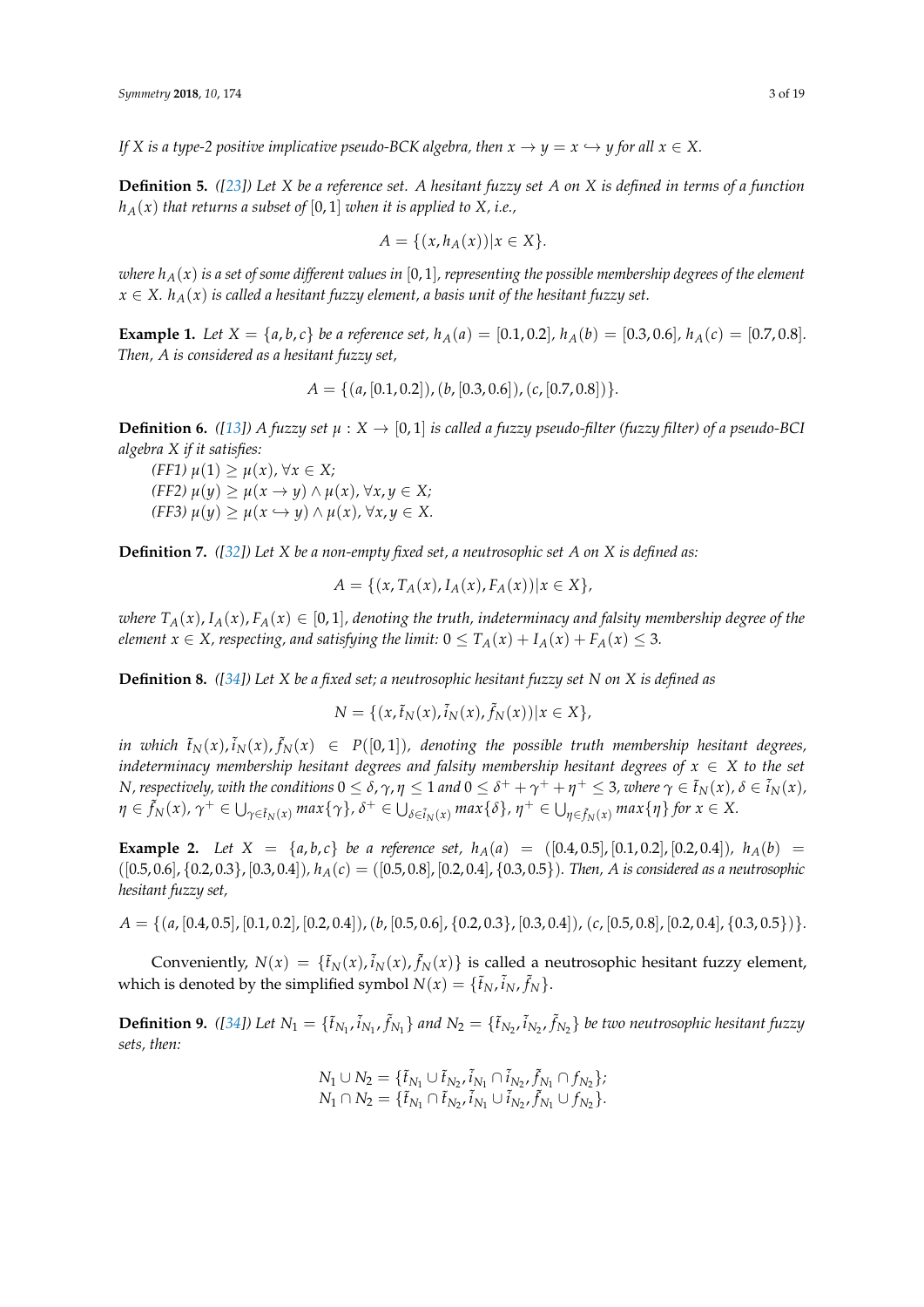## <span id="page-3-0"></span>**3. Neutrosophic Hesitant Fuzzy Subalgebras of Pseudo-BCI Algebras**

In the following, let *X* be a pseudo-BCI algebra, unless otherwise specified.

**Definition 10.** *A hesitant fuzzy set*  $A = \{(x, h_A(x)) | x \in X\}$  *is called a hesitant fuzzy pseudo-subalgebra (hesitant fuzzy subalgebra) of X if it satisfies:*

*(HFS2) hA*(*x*) ∩ *hA*(*y*) ⊆ *hA*(*x* → *y*)*,* ∀*x*, *y* ∈ *X; (HFS3)*  $h_A(x) ∩ h_A(y) ⊆ h_A(x \leftrightarrow y)$ , ∀*x*, *y* ∈ *X*.

**Definition 11.** A neutrosophic hesitant fuzzy set  $N = \{(x, \tilde{t}_N(x), \tilde{t}_N(x), \tilde{f}_N(x)) | x \in X\}$  is called *a neutrosophic hesitant fuzzy pseudo-subalgebra (neutrosophic hesitant fuzzy subalgebra) of X if it satisfies:*

(1)  $\tilde{t}_N(x) \cap \tilde{t}_N(y) \subseteq \tilde{t}_N(x \to y)$ ,  $\tilde{t}_N(x) \cap \tilde{t}_N(y) \subseteq \tilde{t}_N(x \hookrightarrow y)$ ,  $\forall x, y \in X$ ; (2)  $\tilde{i}_N(x) \cup \tilde{i}_N(y) \supseteq \tilde{i}_N(x \to y)$ ,  $\tilde{i}_N(x) \cup \tilde{i}_N(y) \supseteq \tilde{i}_N(x \hookrightarrow y)$ ,  $\forall x, y \in X$ ; (3)  $\tilde{f}_N(x) \cup \tilde{f}_N(y) \supseteq \tilde{f}_N(x \to y)$ ,  $\tilde{f}_N(x) \cup \tilde{f}_N(y) \supseteq \tilde{f}_N(x \hookrightarrow y)$ ,  $\forall x, y \in X$ .

<span id="page-3-1"></span>**Example 3.** Let  $X = \{a, b, c, d, 1\}$  $X = \{a, b, c, d, 1\}$  $X = \{a, b, c, d, 1\}$  with two binary operations in Tables 1 and [2.](#page-3-2)

#### **Table 1.** →.

|   | a | b                     | С                       | d |  |
|---|---|-----------------------|-------------------------|---|--|
| a |   | $\mathcal{C}_{0}^{2}$ |                         |   |  |
| b | d |                       |                         |   |  |
| C | d | C                     |                         | 1 |  |
| d | С | C                     | $\mathcal{C}_{0}^{(n)}$ |   |  |
|   | а | b                     | C                       | a |  |

**Table 2.**  $\hookrightarrow$ .

| د                 | $\boldsymbol{a}$ | b | С            | d | 1 |
|-------------------|------------------|---|--------------|---|---|
| $\boldsymbol{a}$  | 1                | d |              |   |   |
| b                 | d                |   | 1            |   |   |
| $\mathcal{C}_{0}$ | d                | d |              |   |   |
| d                 | $\mathcal C$     | b | $\mathcal C$ |   |   |
|                   | а                | b | С            | d |   |

<span id="page-3-2"></span>*Then,*  $(X; \rightarrow, \hookrightarrow, 1)$  *is a pseudo-BCI algebra. Let:* 

$$
N = \{ (1, [0, 1], \{0, \frac{1}{16}\}, [0, \frac{1}{6}]), (a, [\frac{1}{3}, \frac{1}{4}], [0, \frac{1}{2}], [0, \frac{5}{6}]), (b, [0, \frac{1}{2}], [0, \frac{2}{3}], [0, \frac{2}{3}]), (c, [\frac{1}{3}, \frac{2}{3}], [0, \frac{1}{6}], [0, \frac{1}{3}]), (d, [\frac{1}{3}, 1], [0, \frac{1}{3}], [0, \frac{1}{5}]) \}.
$$

*then, N is a neutrosophic hesitant fuzzy subalgebra of X.*

Considering three hesitant fuzzy sets  $H_{\tilde{t}_N}$ ,  $H_{\tilde{t}_N}$ ,  $H_{\tilde{f}_N}$  by:

$$
H_{\tilde{t}_N} = \{(x, \tilde{t}_N(x)) | x \in X\}, H_{\tilde{t}_N} = \{(x, 1 - \tilde{t}_N(x)) | x \in X\}, H_{\tilde{f}_N} = \{(x, 1 - \tilde{f}_N(x)) | x \in X\}.
$$

Therefore,  $H_{\tilde{t}_N}$  is called a generated hesitant fuzzy set by function  $\tilde{t}_N(x)$ ;  $H_{\tilde{t}_N}$  is called a generated hesitant fuzzy set by function  $\tilde{i}_N(x)$ ;  $H_{\tilde{f}_N}$  is called a generated hesitant fuzzy set by function  $\tilde{f}_N(x)$ .

**Theorem 1.** Let  $N = \{(x,\tilde{t}_N(x),\tilde{t}_N(y),\tilde{f}_N(x)) | x \in X\}$  be a neutrosophic hesitant fuzzy set on X. Then, N is a neutrosophic hesitant fuzzy subalgebra of  $X$  if and only if it satisfies the conditions:  $\forall x\in X$ ,  $H_{\tilde t_N}$  and  $H_{\tilde t_N}$ ,  $H_{\tilde{f}_N}$  are hesitant fuzzy subalgebras of X.

**Proof. Necessity:** (i) By Definition 10 and Definition 11, we can obtain that  $H_{\tilde{t}_N}$  is a hesitant fuzzy subalgebra of *X*.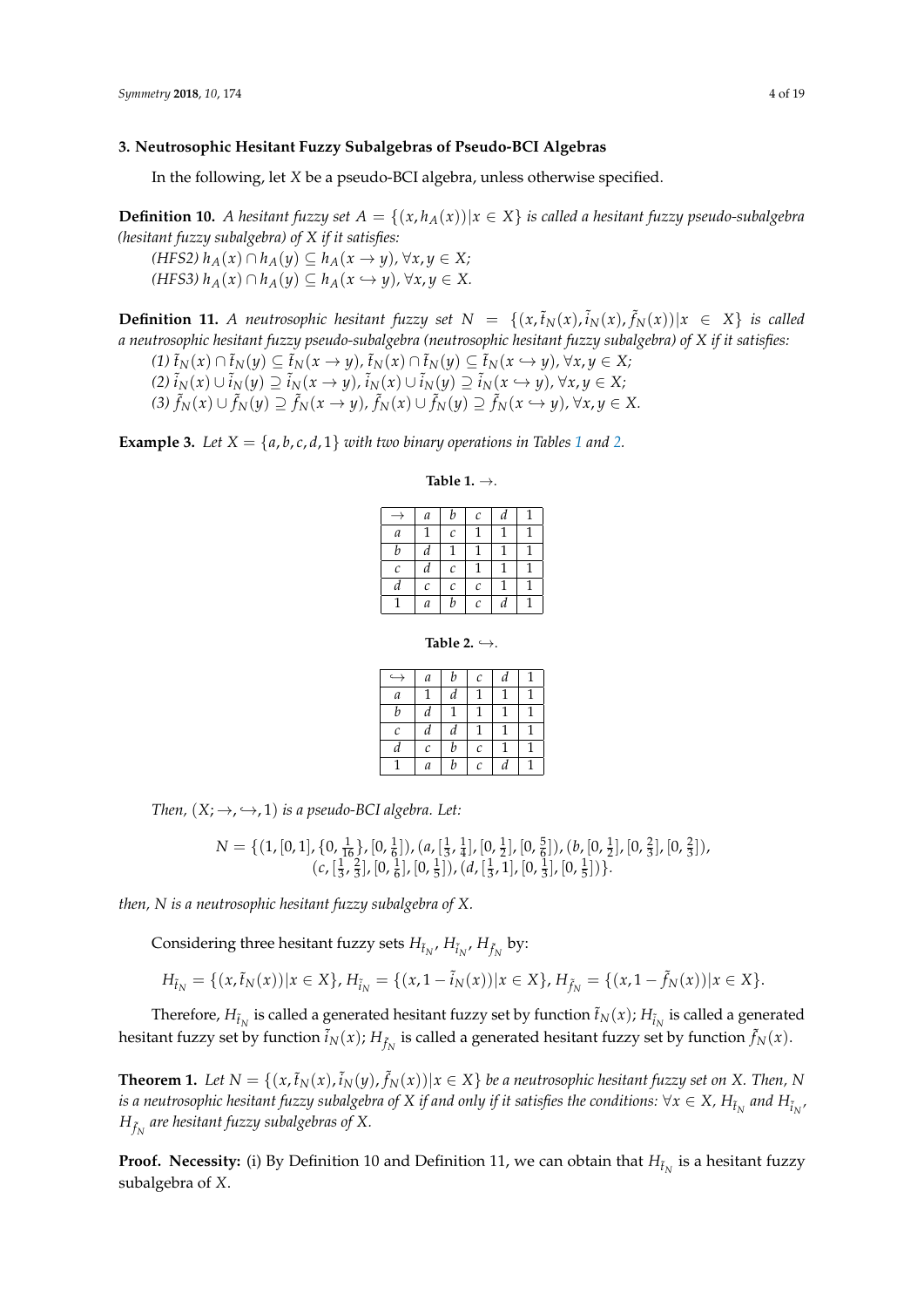(ii)  $\forall x, y \in X$ ,  $(1 - \tilde{i}_N(x)) \cap (1 - \tilde{i}_N(y)) = 1 - (\tilde{i}_N(x) \cup \tilde{i}_N(y)) \subseteq 1 - \tilde{i}_N(x \to y)$ ,  $(1 - \tilde{i}_N(x)) \cap$  $(1 - \tilde{i}_N(y)) = 1 - (\tilde{i}_N(x) \cup \tilde{i}_N(y)) \subseteq 1 - \tilde{i}_N(x \hookrightarrow y).$ 

Similarly,  $(1-\tilde{f}_N(x)) \cap (1-\tilde{f}_N(y)) \subseteq 1-\tilde{f}_N(x \to y)$ ,  $(1-\tilde{f}_N(x)) \cap (1-\tilde{f}_N(y)) \subseteq 1-\tilde{f}_N(x \to y)$ . Therefore,  $\forall x \in X$ ,  $H_{\tilde{i}_N} = \{(x, 1 - \tilde{i}(x)) | x \in X\}$  and  $H_{\tilde{j}_N} = \{(x, 1 - \tilde{j}_N(x)) | x \in X\}$  are hesitant fuzzy subalgebras of *X*.

**Sufficiency:** (i) Let  $x, y \in H_{\tilde{t}_N}$ . Obviously,  $\tilde{t}_N(x) \cap \tilde{t}_N(y) \subseteq \tilde{t}_N(x \to y)$ ,  $\tilde{t}_N(x) \cap \tilde{t}_N(y) \subseteq$  $\tilde{t}_N(x \hookrightarrow y)$ .

(ii) Let *x*, *y* ∈ *H*<sub> $i_N$ </sub>. By Definition 10, we have  $(1 - i_N(x)) ∩ (1 - i_N(y)) ⊆ 1 - i_N(x → y)$ ,  $(1 - i_N(x))$  $\tilde{i}_N(x))\cap (1-\tilde{i}_N(y))\subseteq 1-\tilde{i}_N(x\rightarrow y)$ , thus  $\tilde{i}_N(x)\cup \tilde{i}_N(y)\supseteq \tilde{i}_N(x\rightarrow y)$ ,  $\tilde{i}_N(x)\cup \tilde{i}_N(y)\supseteq \tilde{i}_N(x\hookrightarrow y)$ .

Similarly, Let  $x, y \in H_{\tilde{f}_N}$ ; we have  $\tilde{f}_N(x) \cup \tilde{f}_N(y) \supseteq \tilde{f}_N(x \to y)$ ,  $\tilde{f}_N(x) \cup \tilde{f}_N(y) \supseteq \tilde{f}(x \hookrightarrow y)$ . That is,  $N$  is a neutrosophic hesitant fuzzy subalgebra of  $X$ .  $\square$ 

**Theorem 2.** Let  $N = \{(x, \tilde{t}_N(x), \tilde{t}_N(x)) | x \in X \}$  be a neutrosophic hesitant fuzzy set on X. Then, *the following conditions are equivalent:*

(1)  $N = \{(x, \tilde{t}_N(x), \tilde{i}_N(x), \tilde{f}_N(x)) | x \in X\}$  is a neutrosophic hesitant fuzzy subalgebra of X;

(2)  $\forall \lambda_1, \lambda_2, \lambda_3 \in P([0,1])$ , the nonempty hesitant fuzzy level sets  $H_{\tilde{t}_N}(\lambda_1)$ ,  $H_{\tilde{t}_N}(\lambda_2)$ ,  $H_{\tilde{f}_N}(\lambda_3)$  are *subalgebras of X, where*  $P([0, 1])$  *is the power set of*  $[0, 1]$ *,* 

$$
H_{\tilde{t}_N}(\lambda_1) = \{x \in X | \lambda_1 \subseteq \tilde{t}_N(x) \},
$$
  
\n
$$
H_{\tilde{t}_N}(\lambda_2) = \{x \in X | \lambda_2 \subseteq 1 - \tilde{t}_N(x) \},
$$
  
\n
$$
H_{\tilde{f}_N}(\lambda_3) = \{x \in X | \lambda_3 \subseteq 1 - \tilde{f}_N(x) \}.
$$

**Proof.** (1) $\Rightarrow$  (2) Suppose  $H_{\tilde{t}_N}(\lambda_1)$ ,  $H_{\tilde{t}_N}(\lambda_2)$ ,  $H_{\tilde{f}_N}(\lambda_3)$  are nonempty sets. If  $x, y \in H_{\tilde{t}_N}(\lambda_1)$ , then  $\lambda_1 \subseteq \tilde{t}_N(x), \lambda_1 \subseteq \tilde{t}_N(y)$ . Since *N* is a neutrosophic hesitant fuzzy subalgebra of *X*, by Definition 11, we can obtain:

$$
\lambda_1 \subseteq \tilde{t}_N(x) \cap \tilde{t}_N(y) \subseteq \tilde{t}_N(x \to y), \lambda_1 \subseteq \tilde{t}_N(x) \cap \tilde{t}_N(y) \subseteq \tilde{t}_N(x \hookrightarrow y);
$$

then  $x \to y$ ,  $x \hookrightarrow y \in H_{\tilde{t}_N}(\lambda_1)$ ,  $H_{\tilde{t}_N}(\lambda_1)$  is a subalgebra of *X*.

If  $x, y \in H_{\tilde t_N}(\lambda_2)$ , then  $\lambda_2 \subseteq 1 - \tilde i_N(x)$ ,  $\lambda_2 \subseteq 1 - \tilde i_N(y)$ . Since  $N$  is a neutrosophic hesitant fuzzy subalgebra of *X*, by Definition 11, we can obtain:

$$
\lambda_2 \subseteq (1 - \tilde{i}_N(x)) \cap (1 - \tilde{i}_N(y)) = 1 - (\tilde{i}_N(x) \cup \tilde{i}_N(y)) \subseteq 1 - \tilde{i}_N(x \to y),
$$
  

$$
\lambda_2 \subseteq (1 - \tilde{i}_N(x)) \cap (1 - \tilde{i}_N(y)) = 1 - (\tilde{i}_N(x) \cup \tilde{i}_N(y)) \subseteq 1 - \tilde{i}_N(x \to y);
$$

Thus,  $x \to y$ ,  $x \hookrightarrow y \in H_{\tilde{t}_N}(\lambda_2)$ ,  $H_{\tilde{t}_N}(\lambda_2)$  is a subalgebra of X.

Similarly, we can obtain then that  $H_{\tilde{f}_N}(\lambda_3)$  is a subalgebra of  $X$ .

 $(2) \Rightarrow (1)$  Suppose that  $H_{\tilde{t}_N}(\lambda_1)$ ,  $H_{\tilde{t}_N}(\lambda_2)$ ,  $H_{\tilde{f}_N}(\lambda_3)$  are nonempty subalgebras of *X*,  $\forall \lambda_1, \lambda_2, \lambda_3 \in$ *P*([0,1]). Let  $x, y \in X$  with  $\tilde{t}_N(x) = \mu_1$ ,  $\tilde{t}_N(y) = \mu_2$ . Let  $\mu_1 \cap \mu_2 = \lambda_1$ . Therefore, we have  $x, y \in H_X^{(1)}$  $H_X^{(1)}(\lambda_1)$ . Since  $H_X^{(1)}$  $X^{(1)}( \lambda_1 )$  is a subalgebra, we can obtain  $x \to y$ ,  $x \hookrightarrow y \in H_{\tilde{t}_N}(\lambda_1)$ . Hence, we can obtain:

$$
\tilde{t}_N(x) \cap \tilde{t}_N(y) \subseteq \tilde{t}_N(x \to y), \tilde{t}_N(x) \cap \tilde{t}_N(y) \subseteq \tilde{t}_N(x \hookrightarrow y);
$$

Let *x*, *y* ∈ *X* with  $\tilde{i}(x) = \mu_3$ ,  $\tilde{i}(y) = \mu_4$ . Let  $(1 - \mu_3) ∩ (1 - \mu_4) = λ_2$ . Then, we have *x*, *y* ∈ *H*<sub> $\tilde{i}_N(\lambda_2)$ . Since  $H_{\tilde{i}_N}(\lambda_2)$  is a subalgebra, we can obtain  $x \to y$ ,  $x \hookrightarrow y \in H_{\tilde{f}_N}(\lambda_2)$ . Hence, we can</sub> obtain  $(1-\tilde{i}_N(x))\cap (1-\tilde{i}_N(y))=1-(\tilde{i}_N(x)\cup \tilde{i}_N(y))=\lambda_2\subseteq 1-\tilde{i}_N(x\rightarrow y)$ ,  $(1-\tilde{i}_N(x))\cap (1-\tilde{i}_N(x))$  $\tilde{i}_N(y))\,=\,1-(\tilde{i}_N(x)\cup\tilde{i}_N(y))\,=\,\lambda_2\,\subseteq\,1-\tilde{i}_N(x\,\hookrightarrow\,y).$  Then, we have  $\tilde{i}_N(x)\cup\tilde{i}_N(y)\,\supseteq\,\tilde{i}_N(x\,\rightarrow\,y)$ ,  $\tilde{i}_N(x) \cup \tilde{i}_N(y) \supseteq \tilde{i}_N(x \hookrightarrow y).$ 

Similarly, let  $x,y\in X$  with  $\tilde f_N(x)=\mu_5$  ,  $\tilde f_N(y)=\mu_6$ ; we can obtain  $\tilde f_N(x)\cup\tilde f_N(y)\supseteq\tilde f_N(x\to y)$ ,  $\tilde{f}_N(x) \cup \tilde{f}_N(y) \supseteq \tilde{f}_N(x \hookrightarrow y).$ 

Thus, *N* is a neutrosophic hesitant fuzzy subalgebra of *X*.  $\square$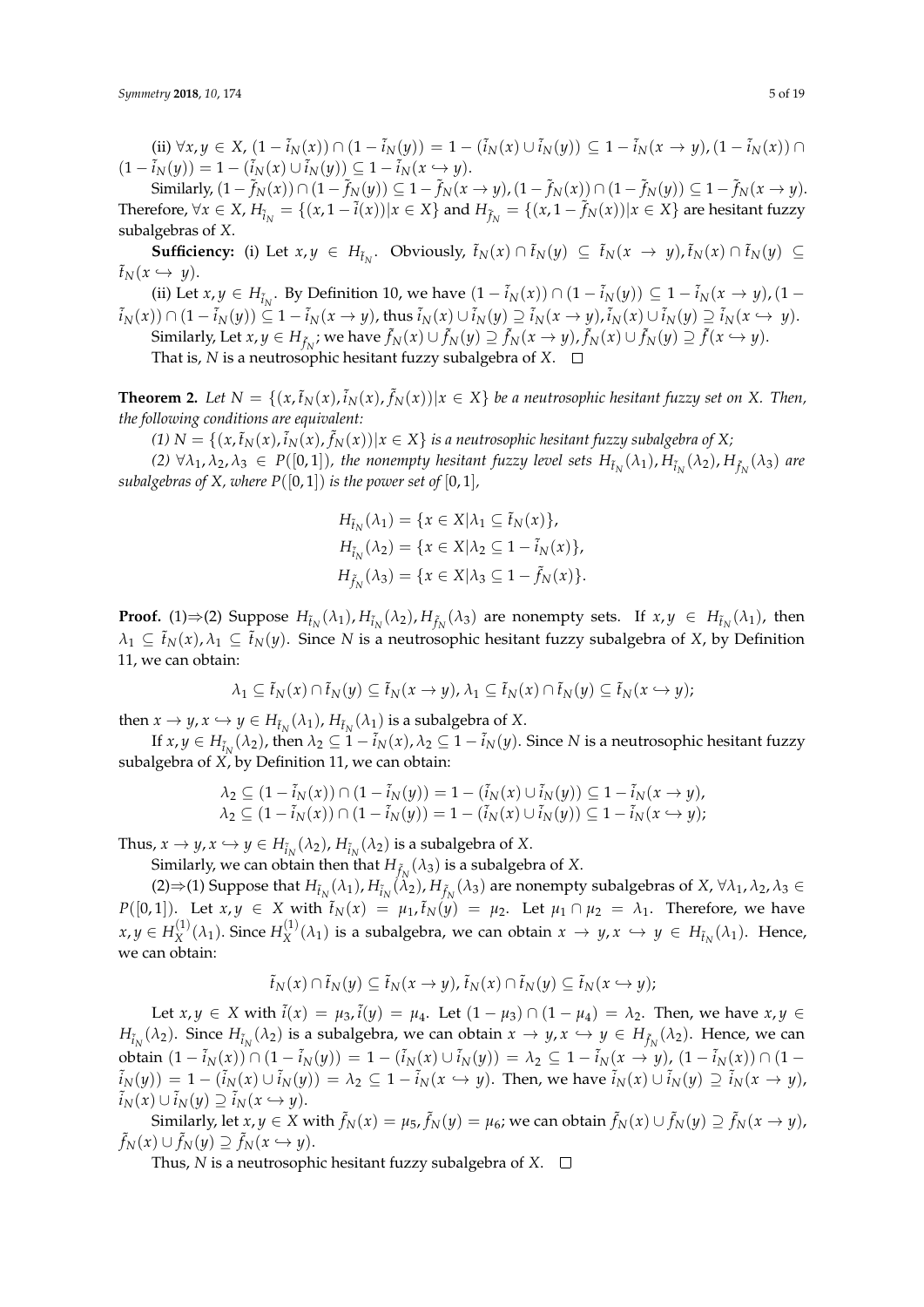**Definition 12.** Let  $N = \{(x, \tilde{t}_N(x), \tilde{t}_N(x), \tilde{f}_N(x)) | x \in X\}$  be a neutrosophic hesitant fuzzy set on X.  $X_N^{(1)}$  $X_N^{(1)}(a^k, b)$ ,  $X_N^{(2)}$  $X_N^{(2)}(a^k, b)$ ,  $X_N^{(3)}$  $X_N^{(3)}(a^k, b)$ ,  $X_N^{(4)}$  $\chi_N^{(4)}(a^k, b)$ ,  $X_N^{(5)}$  $N^{\left(5\right)}$  *(a) are called generated subsets by N:* ∀*a*, *b* ∈ *X*, *k* ∈ N,  $X_N^{(1)}$  $X_N^{(1)}(a^k, b) = \{x \in X | \tilde{t}_N(a^k * (b * x)) = \tilde{t}_N(1),\}$  $\tilde{i}_N(a^k * (b * x)) = \tilde{i}_N(1), \tilde{f}_N(a^k * (b * x)) = \tilde{f}_N(1)\};$  $X_N^{(2)}$  $X_N^{(2)}(a^k, b) = \{x \in X | \tilde{t}_N(a^k \to (b \hookrightarrow x)) = \tilde{t}_N(1),\}$  $\tilde{i}_N(a^k \to (b \hookrightarrow x)) = \tilde{i}_N(1), \tilde{f}_N(a^k \to (b \hookrightarrow x)) = \tilde{f}_N(1)\};$  $X_N^{(3)}$  $X_N^{(3)}(a^k, b) = \{x \in X | \tilde{t}_N(a^k \hookrightarrow (b \to x)) = \tilde{t}_N(1),$  $\tilde{i}_N(a^k \hookrightarrow (b \rightarrow x)) = \tilde{i}_N(1), \tilde{f}_N(a^k \hookrightarrow (b \rightarrow x)) = \tilde{f}_N(1)\};$  $X_N^{(4)}$  $X_N^{(4)}(a^k, b) = \{x \in X | \tilde{t}_N(a^k \to (b \to x)) = \tilde{t}_N(1),\}$  $\tilde{i}_N(a^k \to (b \to x)) = \tilde{i}_N(1), \tilde{f}_N(a^k \to (b \to x)) = \tilde{f}_N(1),$  $\tilde{t}_N(a^k \hookrightarrow (b \hookrightarrow x)) = \tilde{t}_N(1), \tilde{i}_N(a^k \hookrightarrow (b \hookrightarrow x)) = \tilde{i}_N(1), \tilde{f}_N(a^k \hookrightarrow (b \hookrightarrow x)) = \tilde{f}_N(1)\};$  $X_N^{(5)}$  $N^{(5)}(a) = \{x \in X | \tilde{t}_N(a) \subseteq \tilde{t}_N(x),\}$  $\tilde{i}_N(a) \supseteq \tilde{i}_N(x)$ ,  $\tilde{f}_N(a) \supseteq \tilde{f}_N(x)$ .

*where "a" appears "k" times, "\*" represents any binary operation "* $\rightarrow$ *" or "* $\rightarrow$ *" on X,* 

$$
a^{k} * (b * x) = a * (a * ( \cdots (a * (b * x)) \cdots ));
$$
  
\n
$$
a^{k} \rightarrow (b \rightarrow x)) = a \rightarrow (a \rightarrow ( \cdots (a \rightarrow (b \rightarrow x)) \cdots ));
$$
  
\n
$$
a^{k} \rightarrow (b \rightarrow x)) = a \rightarrow (a \rightarrow ( \cdots (a \rightarrow (b \rightarrow x)) \cdots ));
$$
  
\n
$$
a^{k} \rightarrow (b \rightarrow x)) = a \rightarrow (a \rightarrow ( \cdots (a \rightarrow (b \rightarrow x)) \cdots ));
$$
  
\n
$$
a^{k} \rightarrow (b \rightarrow x) = a \rightarrow (a \rightarrow ( \cdots (a \rightarrow (b \rightarrow x)) \cdots )).
$$

**Theorem 3.** Let  $N = \{(x,\tilde{t}_N(x),\tilde{t}_N(x),\tilde{f}_N(x)) | x \in X\}$  be a neutrosophic hesitant fuzzy set on X. If N *satisfies the following conditions:*

 $(f) \tilde{t}_N(x) \subseteq \tilde{t}_N(1), \tilde{t}_N(x \hookrightarrow y) = \tilde{t}_N(x) \cup \tilde{t}_N(y), \forall x, y \in X;$ *(2)*  $\tilde{i}_N(x) \supseteq \tilde{i}_N(1)$ ,  $\tilde{i}_N(x \leftrightarrow y) = \tilde{i}_N(x) \cap \tilde{i}_N(y)$ , ∀*x*, *y* ∈ *X*; *(3)*  $\tilde{f}_N(x) \supseteq \tilde{f}_N(1)$ ,  $\tilde{f}_N(x \leftrightarrow y) = \tilde{f}_N(x) \cap \tilde{f}_N(y)$ , ∀*x*, *y* ∈ *X*; *then*  $X_N^{(1)}(a^k, b) = X, k \in \mathbb{N}$ .

**Proof.** By Proposition 1, we can obtain  $\forall x \in X$ ,

$$
\tilde{t}_N(a^k * (b * x) = \tilde{t}_N(1 \hookrightarrow (a^k * (b * x)))
$$
  
\n
$$
= \tilde{t}_N(1) \cup \tilde{t}_N(a^k * (b * x))) = \tilde{t}_N(1).
$$
  
\n
$$
\tilde{i}_N(a^k * (b * x)) = \tilde{i}_N(1 \hookrightarrow (a^k * (b * x)))
$$
  
\n
$$
= \tilde{i}_N(1) \cap \tilde{t}_N(a^k * (b * x))) = \tilde{i}_N(1).
$$
  
\n
$$
\tilde{f}_N(a^k * (b * x)) = \tilde{f}_N(1 \hookrightarrow (a^k * (b * x)))
$$
  
\n
$$
= \tilde{f}_N(1) \cap \tilde{t}_N(a^k * (b * x))) = \tilde{f}_N(1).
$$

Thus,  $x \in X_N^{(1)}$  $\binom{1}{N}$ ( $a^k$ ,  $b$ ), *X* ⊆ *X*<sub>N</sub><sup>(1)</sup>  $\binom{1}{N}$   $(a^k, b)$ .

Conversely, it is easy to check that  $X_N^{(1)}$  $N^{(1)}(a^k, b) \subseteq X$ . Finally, we can obtain  $X = X_N^{(1)}$  $\binom{1}{N}$   $(a^k, b)$ .

**Corollary 1.** Let  $N = \{(x, \tilde{t}_N(x), \tilde{t}_N(x), \tilde{f}_N(x)) | x \in X\}$  be a neutrosophic hesitant fuzzy set on X. If N *satisfies the following conditions:*  $(f(x)) \subseteq \tilde{t}_N(1)$ ,  $\tilde{t}_N(x \to y) = \tilde{t}_N(x) \cup \tilde{t}_N(y)$ ,  $\forall x, y \in X;$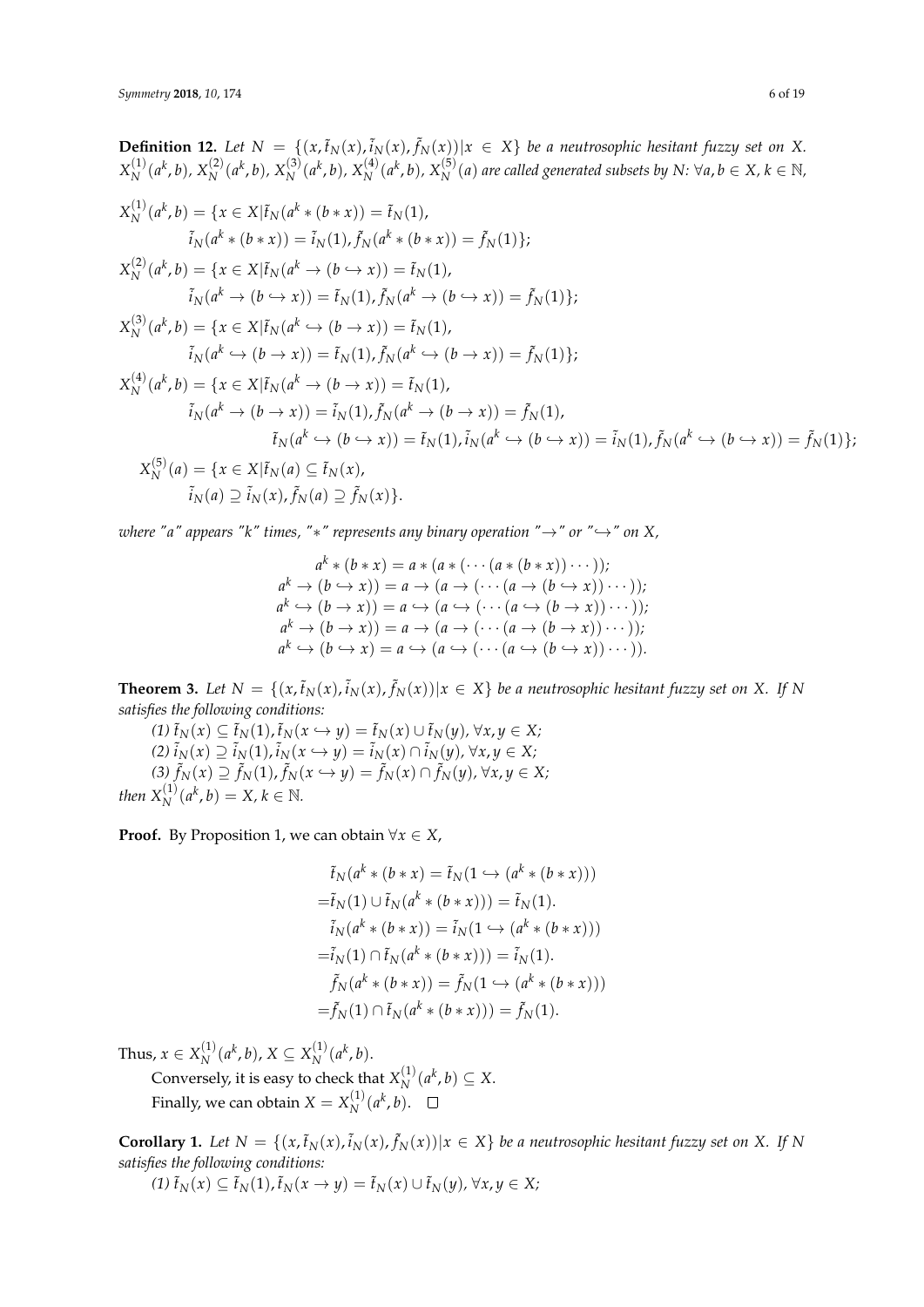*(2)*  $\tilde{i}_N(x) \supseteq \tilde{i}_N(1)$ ,  $\tilde{i}_N(x \to y) = \tilde{i}_N(x) \cap \tilde{i}_N(y)$ , ∀*x*, *y* ∈ *X*; *(3)*  $\tilde{f}_N(x) \supseteq \tilde{f}_N(1)$ ,  $\tilde{f}_N(x \to y) = \tilde{f}_N(x) \cap \tilde{f}_N(y)$ , ∀*x*, *y* ∈ *X*; *then*  $X_N^{(1)}(a^k, b) = X, k \in \mathbb{N}$ .

**Theorem 4.** Let  $N = \{(x, \tilde{t}_N(x), \tilde{t}_N(x), \tilde{f}_N(x)) | x \in X\}$  be a neutrosophic hesitant fuzzy set on X. N satisfies *the following conditions:*

*(1)*  $\tilde{t}_N(1) \supseteq \tilde{t}_N(x)$ ,  $\tilde{i}_N(1) \subseteq \tilde{i}_N(x)$ ,  $\tilde{f}_N(1) \subseteq \tilde{f}_N(x)$ , ∀ $x \in X$ ; (2)  $x \hookrightarrow y = 1 \Rightarrow \tilde{t}_N(x) \subseteq \tilde{t}_N(y)$ ,  $\tilde{i}_N(x) \supseteq \tilde{i}_N(y)$ ,  $\tilde{f}_N(x) \supseteq \tilde{f}_N(y)$ ,  $\forall x, y \in X$ . *If* ∀*a*, *b*, *c* ∈ *X*, *k* ∈ *N*, *b* ≤ *c*, *then*  $X_N^{(2)}(a^k, c) \subseteq X_N^{(2)}$  $N^{(2)}(a^k, b)$ .

**Proof:** Let  $x \in X_N^{(2)}$  $\binom{2}{N}$  ( $a^k$ , *c*). If  $b \leq c$ , by Proposition 1, we can obtain:

$$
\begin{aligned} \tilde{t}_N(1) &= \tilde{t}_N(a^k \to (c \hookrightarrow x)) \\ &= \tilde{t}_N(c \hookrightarrow (a^k \to x)) \\ &\subseteq \tilde{t}_N(b \hookrightarrow (a^k \to x)) \\ &= \tilde{t}_N(a^k \to (b \hookrightarrow x)). \end{aligned}
$$

Similarly, we can obtain:

$$
\tilde{i}_N(a^k \to (b \to x)) \subseteq \tilde{i}_N(a^k \to (c \to x)) \subseteq \tilde{i}_N(1);
$$
\n
$$
\tilde{f}_N(a^k \to (b \to x)) \subseteq \tilde{f}_N(a^k \to (c \to x)) \subseteq \tilde{f}_N(1).
$$

That is,  $x \in X_N^{(2)}$  $\chi_N^{(2)}(a^k, b)$ ,  $X_N^{(2)}$  $\binom{2}{N}$  (*a*<sup>k</sup>, *c*) ⊆  $X_N^{(2)}$  $N^{(2)}(a^k, b).$ 

**Corollary 2.** Let  $N = \{(x, \tilde{t}_N(x), \tilde{t}_N(x), \tilde{f}_N(x)) | x \in X\}$  be a neutrosophic hesitant fuzzy set on X. N satisfies *the following conditions:*

*(1)*  $\tilde{t}_N(1) \supseteq \tilde{t}_N(x)$ ,  $\tilde{i}_N(1) \subseteq \tilde{i}_N(x)$ ,  $\tilde{f}_N(1) \subseteq \tilde{f}_N(x)$ , ∀ $x \in X$ ; (2)  $x \to y = 1 \Rightarrow \tilde{t}_N(x) \subseteq \tilde{t}_N(y)$ ,  $\tilde{i}_N(x) \supseteq \tilde{i}_N(y)$ ,  $\tilde{f}_N(x) \supseteq \tilde{f}_N(y)$ ,  $\forall x, y \in X$ . *If* ∀*a*, *b*, *c* ∈ *X*, *k* ∈ *N*, *b* ≤ *c*, *then*  $X_N^{(3)}(a^k, c) \subseteq X_N^{(3)}$  $\binom{3}{N}$   $(a^k, b)$ .

The following example shows that  $X_N^{(4)}$  $N^{(4)}(a^k, b)$  may not be a filter of *X*.

<span id="page-6-0"></span>**Example [4.](#page-6-1)** *Let*  $X = \{a, b, c, d, 1\}$  *with two binary operations in Tables* [3](#page-6-0) *and* 4.

## **Table 3.** →.

|                       | а                     | b                     | $\mathcal C$ | d |  |
|-----------------------|-----------------------|-----------------------|--------------|---|--|
| а                     |                       |                       |              |   |  |
| b                     | d                     | 1                     |              |   |  |
| $\mathcal{C}_{0}^{2}$ | d                     | $\cal C$              |              |   |  |
| d                     | $\mathcal{C}_{0}^{2}$ | $\mathcal{C}_{0}^{2}$ | C            |   |  |
|                       | a                     | b                     | C            | d |  |

**Table 4.**  $\hookrightarrow$ .

| а                     | b | C | d |   |
|-----------------------|---|---|---|---|
|                       | d | 1 | 1 |   |
| d                     |   |   |   |   |
| d                     | d | 1 |   |   |
| $\mathcal{C}_{0}^{2}$ | b | С | 1 | 1 |
| а                     | b | С | d | 1 |
|                       |   |   |   |   |

<span id="page-6-1"></span>*Then,*  $(X; \rightarrow, \hookrightarrow, 1)$  *is a pseudo-BCI algebra. Let:*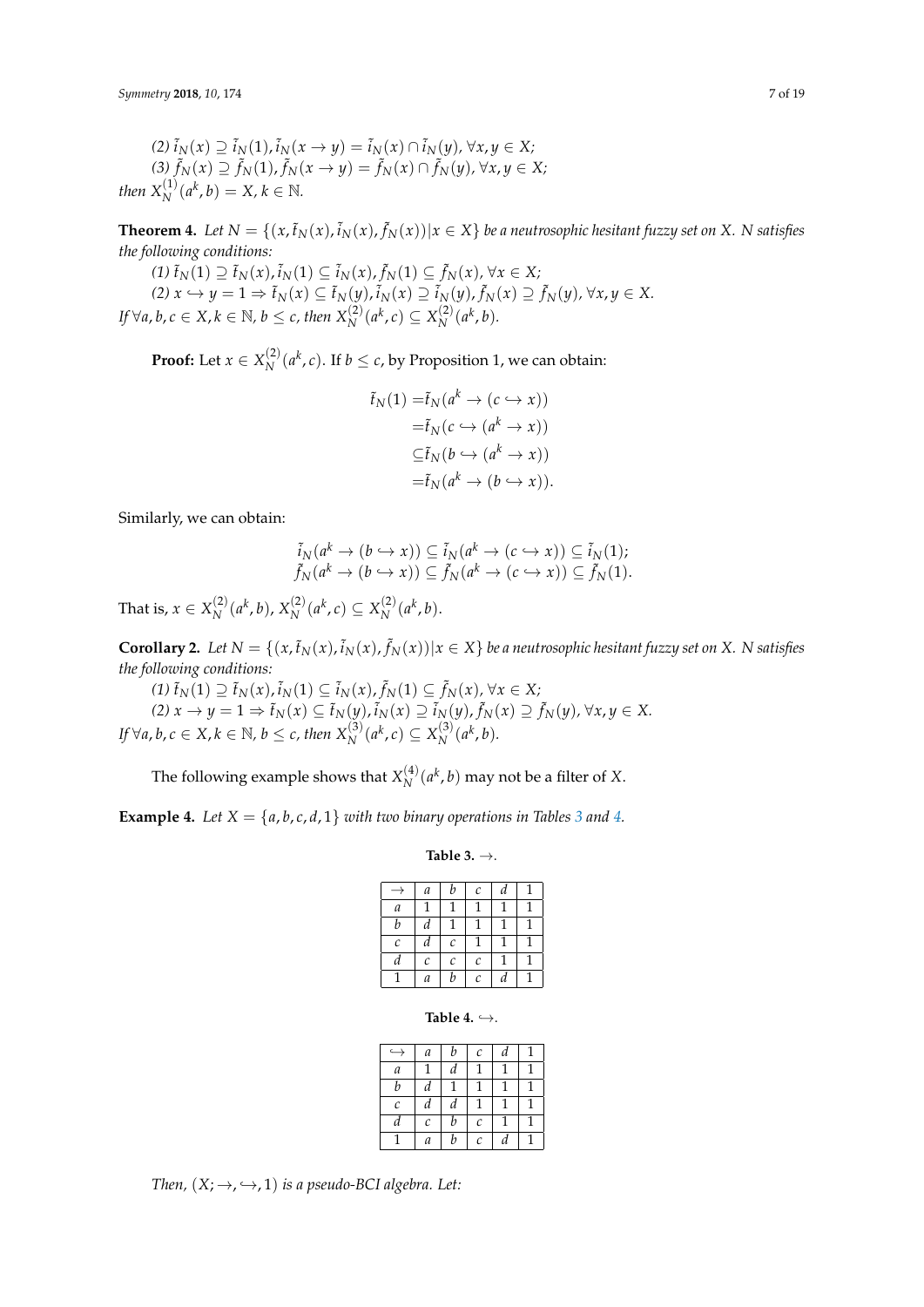$$
N = \{ (1, [0, 1], [\frac{1}{6}, \frac{1}{5}], [0, \frac{1}{5}]), (a, [\frac{1}{3}, \frac{1}{4}], [0, \frac{5}{6}], [0, \frac{3}{4}]), (b, [0, \frac{1}{2}], [\frac{1}{6}, \frac{3}{4}], [0, \frac{1}{3}]), (c, [\frac{1}{3}, \frac{2}{3}], [0, \frac{3}{5}], [0, \frac{1}{4}]), (d, [\frac{1}{3}, 1], [\frac{1}{6}, \frac{1}{3}], [0, \frac{5}{6}]) \}.
$$

*then*  $X_N^{(4)}(c,d) = \{a,c,d,1\}$  *is not a filter of X. Since*  $c \to b = c \in X_N^{(4)}$  $\chi_N^{(4)}(c,d)$ , but b ∉  $X_N^{(4)}$  $N^{(4)}(c,d)$ .

**Theorem 5.** Let  $N = \{(x, \tilde{t}_N(x), \tilde{t}_N(x), \tilde{f}_N(x)) | x \in X\}$  be a neutrosophic hesitant fuzzy set on X. Let X be a type-2 positive implicative pseudo-BCK algebra. If functions  $\tilde t_N(x)$  ,  $\tilde i_N(x)$  and  $\tilde f_N(x)$  are injective, then  $X_N^{(4)}$  $N^{(4)}(a^k, b)$  *is a filter of X for all a*,  $b \in X, k \in \mathbb{N}$ .

**Proof.** (1) If *X* is a pseudo-BCK algebra, then by Definition 1 and Proposition 1, we can obtain  $1 \in X_N^{(4)}$  $\binom{4}{N}$   $(a^k, b)$ .

(2) Let  $x, y \in X$  with  $x, x \to y \in X_N^{(4)}$  $\chi_N^{(4)}(a^k, b)$ . Thus,  $a^k \hookrightarrow (b \hookrightarrow x) = 1, a^k \hookrightarrow (b \hookrightarrow (x \rightarrow y)) = 1.$ Since functions  $\tilde t_N$ ,  $\tilde i_N$  and  $\tilde f_N$  are injective, by Definition 5, we have:

$$
\begin{aligned} \tilde{t}_N(1) &= \tilde{t}_N(a^k \hookrightarrow (b \hookrightarrow (x \to y))) \\ &= \tilde{t}_N(a^k \hookrightarrow ((b \hookrightarrow x) \to (b \hookrightarrow y))) \\ &= \tilde{t}_N((a^k \hookrightarrow (b \hookrightarrow x)) \to (a^k \hookrightarrow (b \hookrightarrow y))) \\ &= \tilde{t}_N(1 \to (a^k \hookrightarrow (b \hookrightarrow y))) \\ &= \tilde{t}_N(a^k \hookrightarrow ((b \hookrightarrow y)). \end{aligned}
$$

Similarly, we can obtain  $\tilde{i}_N(a^k\hookrightarrow((b\hookrightarrow y))=\tilde{i}_N(1)$ ,  $\tilde{f}_N(a^k\hookrightarrow((b\hookrightarrow y))=\tilde{f}_N(1).$  Thus, we have  $y \in X_N^{(4)}(a^k, b).$ *N*

(3) Similarly, let  $x, y \in X$  with  $x, x \hookrightarrow y \in X_N^{(4)}$  $N^{(4)}(a^k, b)$ ; we have  $y \in X_N^{(4)}$  $\binom{4}{N}$   $(a^k, b)$ .

This means that  $X_{N}^{\left( 4\right) }$  $\chi_N^{(4)}(a^k, b)$  is a filter of *X* for all  $a, b \in X, k \in \mathbb{N}$ .

**Theorem 6.** Let  $N = \{(x, \tilde{t}_N(x), \tilde{t}_N(x), \tilde{f}_N(x)) | x \in X)\}$  be a neutrosophic hesitant fuzzy set on X. Let X be a type-2 positive implicative pseudo-BCK algebra. If functions  $\tilde t_N(x)$  ,  $\tilde i_N(x)$  and  $\tilde f_N(x)$  satisfy the following *identifies:*  $∀x, y ∈ X$ ,

*(1)*  $\tilde{t}_N(x) \subseteq \tilde{t}_N(1)$ ,  $\tilde{i}_N(x) \supseteq i_N(1)$ ,  $\tilde{f}_N(x) \supseteq f_N(1)$ ; (2)  $\tilde{t}_N(x \to y) = \tilde{t}_N(x) \cap \tilde{t}_N(y)$ ,  $\tilde{i}_N(x \to y) = \tilde{i}_N(x) \cup \tilde{i}_N(y)$ ,  $\tilde{f}_N(x \to y) = \tilde{f}_N(x) \cup \tilde{f}_N(y)$ , (3)  $\tilde{t}_N(x \hookrightarrow y) = \tilde{t}_N(x) \cap \tilde{t}_N(y)$ ,  $\tilde{i}_N(x \hookrightarrow y) = \tilde{i}_N(x) \cup \tilde{i}_N(y)$ ,  $\tilde{f}_N(x \hookrightarrow y) = \tilde{f}_N(x) \cup \tilde{f}_N(y)$ ; *then*  $X_N^{(4)}(a^k, b)$  *is a filter of X for all a*,  $b \in X$ ,  $k \in \mathbb{N}$ .

**Proof.** (1) If *X* is a pseudo-BCK algebra, by Definition 1 and Proposition 1,  $1 \in X_N^{(4)}(a^k, b)$ . *N*

(2) Let  $x, y \in X$  with  $x, x \to y \in X_N^{(4)}$  $\tilde{f}_N(a^k, b)$ . We have  $\tilde{t}_N(a^k \hookrightarrow (b \hookrightarrow x)) = \tilde{t}_N(1)$ ,  $\tilde{t}_N(a^k \hookrightarrow (b \hookrightarrow x))$  $(x \rightarrow y)) = \tilde{t}_N(1)$ . By Definition 5, we have:

$$
\tilde{t}_N(1) = \tilde{t}_N(a^k \hookrightarrow (b \hookrightarrow (x \to y)))
$$
\n
$$
= \tilde{t}_N(a^k \hookrightarrow ((b \hookrightarrow x) \to (b \hookrightarrow y)))
$$
\n
$$
= \tilde{t}_N((a^k \hookrightarrow (b \hookrightarrow x)) \to (a^k \hookrightarrow (b \hookrightarrow y)))
$$
\n
$$
= \tilde{t}_N(a^k \hookrightarrow (b \hookrightarrow x)) \cap \tilde{t}(a^k \hookrightarrow (b \hookrightarrow y))
$$
\n
$$
= \tilde{t}_N(1) \cap \tilde{t}(a^k \hookrightarrow (b \hookrightarrow y))
$$
\n
$$
= \tilde{t}_N(a^k \hookrightarrow (b \hookrightarrow y)).
$$

Similarly, we can obtain  $\tilde{i}_N(a^k \hookrightarrow (b \hookrightarrow y)) = \tilde{i}_N(1)$ ,  $\tilde{f}_N(a^k \hookrightarrow (b \hookrightarrow y)) = \tilde{f}_N(1)$ . Thus, we have  $y \in X_N^{(4)}(a^k, b).$ *N*

(3) Similarly, let  $x, y \in X$  with  $x, x \hookrightarrow y \in X_N^{(4)}$  $N^{(4)}(a^k, b)$ ; we have  $y \in X_N^{(4)}$  $\binom{4}{N}$   $(a^k, b)$ .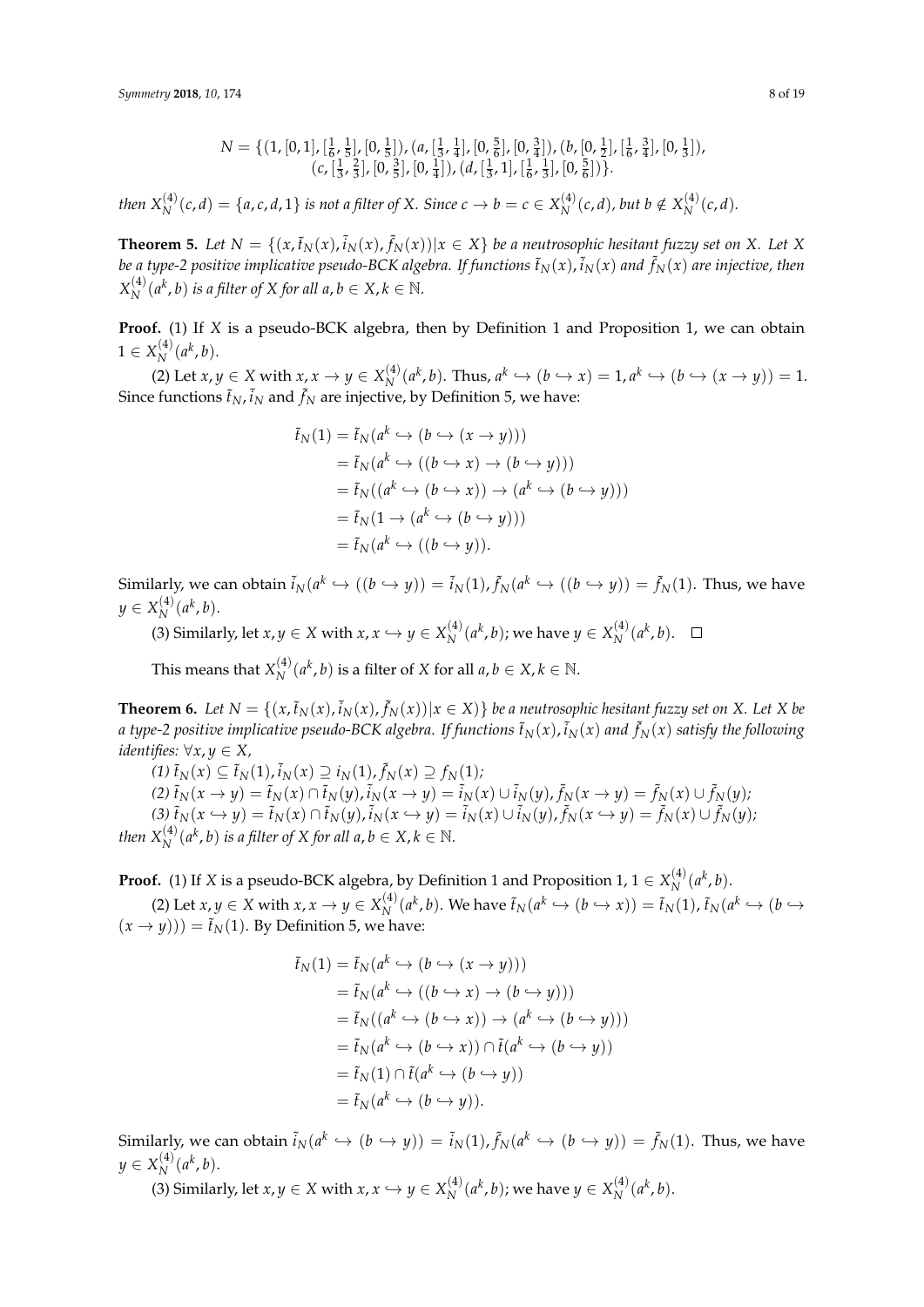This means that  $X^{(4)}_N$  $\chi_N^{(4)}(a^k, b)$  is a filter of *X* for all  $a, b \in X, k \in \mathbb{N}$ .

**Theorem 7.** Let  $N = \{(x,\tilde{t}_N(x),\tilde{t}_N(x),\tilde{f}_N(x))|x \in X)\}$  be a neutrosophic hesitant fuzzy set on X and F be *a filter of X. If functions*  $\tilde t_N(x)$  *,*  $\tilde i_N(x)$  *<i>and*  $\tilde f_N(x)$  *are injective, then*  $\cup$   $X_N^{(4)}$  $N^{(4)}(a^k, b) = F$  for all  $a, b \in F, k \in \mathbb{N}$ .

**Proof.** (1) Let  $x \in \bigcup X_N^{(4)}$  $\chi_N^{(4)}(a^k, b)$ . By Definition 12, we have  $\tilde{t}_N(a \rightarrow (a^{k-1} \rightarrow (b \rightarrow x)))$  =  $\tilde{t}_N(1)$ ,  $\tilde{i}_N(a\to(a^{k-1}\to(b\to x)))=\tilde{i}_N(1)$ ,  $\tilde{f}_N(a\to(a^{k-1}\to(b\to x)))=\tilde{f}_N(1).$  Since F is a filter of *X* and  $\tilde{t}_N$ ,  $\tilde{i}_N$ ,  $\tilde{f}_N$  are injective, thus we can obtain  $a \to (a^{k-1} \to (b \to x)) = 1$  and  $a^{k-1} \to (b \to x) \in F$ . Continuing, we can obtain  $b \to x \in F$ . Since  $b \in F$ , thus  $x \in F$ ,  $\bigcup X_N^{(4)}$  $\binom{4}{N}$   $(a^k, b) \subseteq F$ .

(2) Let  $x \in F$ . When  $a = 1$ ,  $b = x$ , we can obtain  $\tilde{t}_N(1^k \to (x \to x)) = \tilde{t}_N(1^k \to (x \to x)) = \tilde{t}_N(1)$ . Similarly, we have  $\tilde{i}_N(1^k\to (x\to x))=\tilde{i}_N(1^k\to (x\to x))=\tilde{i}_N(1)$ ,  $\tilde{f}_N(1^k\to (x\to x))=\tilde{f}_N(1^k\to x)$  $f(x \hookrightarrow x)) = \tilde{f}_N(1)$ . Thus, we have  $F \subseteq \bigcup X_N^{(4)}$  $\binom{4}{N}$   $(a^k, b)$ .

This means that  $\cup X^{(4)}_{N}$  $N^{(4)}(a^k, b) = F$  for all  $a, b \in F, k \in \mathbb{N}$ .

**Theorem 8.** Let  $N = \{(x, \tilde{t}_N(x), \tilde{t}_N(x)) | x \in X\}$  be a neutrosophic hesitant fuzzy set on X. *(1)* If  $X_N^{(5)}(a)$  is a filter of X, then N satisfies:  $\forall x, y \in X$ ,

(i)  $\tilde{t}_N(a) \subseteq \tilde{t}_N(x \to y) \cap \tilde{t}_N(x)$ ,  $\tilde{i}_N(a) \supseteq \tilde{i}_N(x \to y) \cup \tilde{i}_N(x)$ ,  $\tilde{f}_N(a) \supseteq \tilde{f}_N(x \to y) \cup \tilde{f}_N(x) \Rightarrow$  $\tilde{t}_N(a) \subseteq \tilde{t}_N(y)$ ,  $\tilde{i}_N(a) \supseteq \tilde{i}_N(y)$ ,  $\tilde{f}_N(a) \supseteq \tilde{f}_N(y)$ ;

(ii)  $\tilde{t}_N(a) \subseteq \tilde{t}_N(x \hookrightarrow y) \cap \tilde{t}_N(x), \tilde{i}_N(a) \supseteq \tilde{i}_N(x \hookrightarrow y) \cup \tilde{i}_N(x), \tilde{f}_N(a) \supseteq \tilde{f}_N(x \hookrightarrow y) \cup \tilde{f}_N(x) \Rightarrow$  $\tilde{t}_N(a) \subseteq \tilde{t}_N(y), \tilde{i}_N(a) \supseteq \tilde{i}_N(y), \tilde{f}_N(a) \supseteq \tilde{f}_N(y).$ 

(2) If N satisfies Conditions (i), (ii) and  $\tilde{t}_N(x)\subseteq \tilde{t}_N(1)$ ,  $\tilde{i}_N(x)\supseteq \tilde{i}_N(1)$ ,  $\tilde{f}_N(x)\supseteq \tilde{f}_N(1)$  for all  $x,y\in X$ , *then*  $X_N^{(5)}(a)$  *is a filter of* X.

**Proof.** (1) (i) Let  $x, y \in X$  with  $\tilde{t}_N(a) \subseteq \tilde{t}_N(x \to y) \cap \tilde{t}_N(x)$ ,  $\tilde{i}_N(a) \supseteq \tilde{i}_N(x \to y) \cup \tilde{i}_N(x)$ ,  $\tilde{f}_N(a) \supseteq$  $\tilde{f}_N(x\rightarrow y)\cup \tilde{f}_N(x)$ ; we have  $x\in X_N^{(5)}$  $N^{(5)}(a)$ ,  $x \to y \in X_N^{(5)}$  $N^{(5)}(a)$ . Since  $X_N^{(5)}$  $N^{(9)}(a)$  is a filter, thus we can have  $y \in X_N^{(5)}$  $\tilde{f}_N(a)$ ,  $\tilde{t}_N(a) \subseteq \tilde{t}_N(y)$ ,  $\tilde{i}_N(a) \supseteq \tilde{i}_N(y)$ ,  $\tilde{f}_N(a) \supseteq \tilde{f}_N(y)$ .

(ii) Similarly, we know that (ii) is correct.

(2) Since  $\tilde{t}_N(x)\subseteq \tilde{t}_N(1)$ ,  $\tilde{i}_N(x)\supseteq \tilde{i}_N(1)$ ,  $\tilde{f}_N(x)\supseteq \tilde{f}_N(1)$  for all  $x\in X$ , thus  $1\in X_N^{(5)}$  $N^{(3)}(a)$ . Let *x*, *y* ∈ *X* with  $x, x \rightarrow y \in X_N^{(5)}$  $\tilde{f}_N^{(5)}(a)$ ; we can obtain  $\tilde{t}_N(a) \subseteq \tilde{t}_N(x)$ ,  $\tilde{t}_N(a) \subseteq \tilde{t}_N(x \to y)$ ,  $\tilde{i}_N(a) \supseteq \tilde{i}_N(x)$ ,  $\tilde{i}_N(a) \supseteq$  $\tilde{f}_N(x\to y)$ ,  $\tilde{f}_N(a)\supseteq \tilde{f}_N(x)$ ,  $\tilde{f}_N(a)\supseteq \tilde{f}_N(x\to y)$ . By Condition (i), we have  $\tilde{t}_N(a)\subseteq \tilde{t}_N(y)$ ,  $\tilde{i}_N(a)\supseteq \tilde{t}_N(a)$  $\tilde{f}_N(y)$ ,  $\tilde{f}_N(a) \supseteq \tilde{f}_N(y).$  Thus, we can obtain  $y \in X_N^{(5)}$ *N*<sup>(5)</sup></sup> (*a*). Similarly, let *x*, *y* ∈ *X* with *x*, *x* ↔ *y* ∈ *X*<sub>*N*</sub><sup>(5)</sup>)  $N^{(3)}(a)$ , by Condition (1)(ii); we can obtain  $y \in X^{(5)}_N$  $N^{(3)}(a)$ .

This means that  $X_{N}^{(5)}$  $N^{(3)}(a)$  is a filter of *X*.

## <span id="page-8-0"></span>**4. Neutrosophic Hesitant Fuzzy Filters of Pseudo-BCI Algebras**

In the following, let *X* be a pseudo-BCI algebra, unless otherwise specified.

**Definition 13.** ([\[22\]](#page-17-6)) A hesitant fuzzy set  $A = \{(x, h_A(x)) | x \in X\}$  is called a hesitant fuzzy pseudo-filter *(briefly, hesitant fuzzy filter) of X if it satisfies:*

*(HFF1) hA*(*x*) ⊆ *hA*(1)*,* ∀*x* ∈ *X; (HFF2)*  $h_A(x) ∩ h_A(x \rightarrow y) ⊆ h_A(y)$ , ∀*x*, *y* ∈ *X*;  $(HFF3)$   $h_A(x) \cap h_A(x \hookrightarrow y) \subseteq h_A(y)$ ,  $\forall x, y \in X$ .

**Definition 14.** A neutrosophic hesitant fuzzy set  $N = \{(x, \tilde{t}_N(x), \tilde{t}_N(x), \tilde{f}_N(x)) | x \in X\}$  is called a *neutrosophic hesitant fuzzy pseudo-filter (neutrosophic hesitant fuzzy filter) of X if it satisfies:*

 $(MHFF1) \tilde{t}_N(x) \subseteq \tilde{t}_N(1), \tilde{i}_N(x) \supseteq \tilde{i}_N(1), \tilde{f}_N(x) \supseteq \tilde{f}_N(1), \forall x \in X;$ 

(NHFF2)  $\tilde{t}_N(x \to y) \cap \tilde{t}_N(x) \subseteq \tilde{t}_N(y)$  ,  $\tilde{i}_N(x \to y) \cup \tilde{i}_N(x) \supseteq \tilde{i}_N(y)$  ,  $\tilde{f}_N(x \to y) \cup \tilde{f}_N(x) \supseteq \tilde{f}_N(y)$ , ∀*x*, *y* ∈ *X;*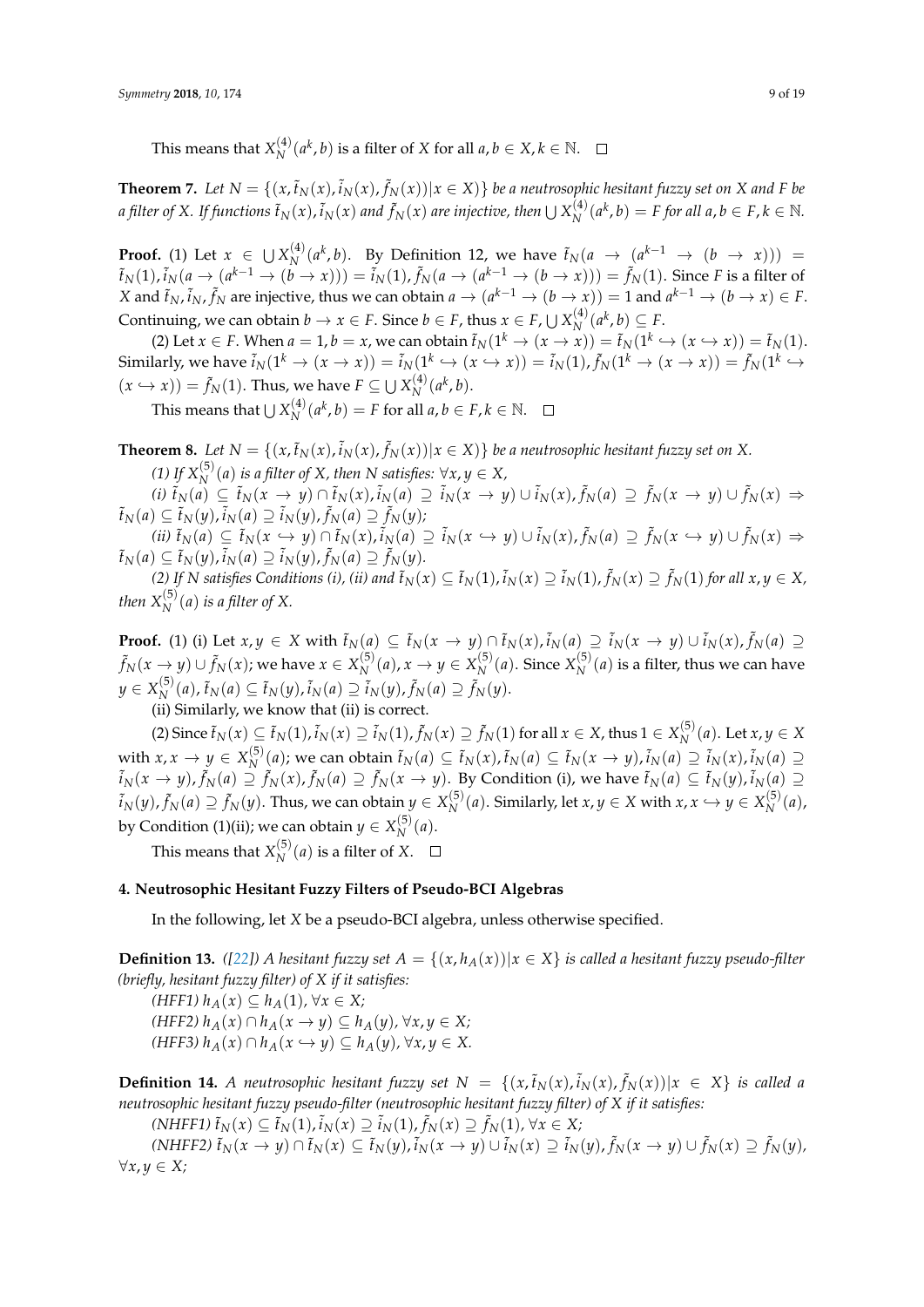$$
(NHFF3) \tilde{t}_N(x \hookrightarrow y) \cap \tilde{t}_N(x) \subseteq \tilde{t}_N(y), \tilde{t}_N(x \hookrightarrow y) \cup \tilde{t}_N(x) \supseteq \tilde{t}_N(y), \tilde{f}_N(x \hookrightarrow y) \cup \tilde{f}_N(x) \supseteq \tilde{f}_N(y),
$$
  

$$
\forall x, y \in X.
$$

A neutrosophic hesitant fuzzy set  $N = \{(x, \tilde{t}_N(x), \tilde{i}_N(x), \tilde{f}_N(x)) | x \in X)\}$  is called a neutrosophic hesitant fuzzy closed filter of *X* if it is a neutrosophic hesitant fuzzy filter such that:

$$
\tilde{t}_N(x \to 1) \supseteq \tilde{t}_N(x), \tilde{t}_N(x \to 1) \subseteq \tilde{t}_N(x), \tilde{f}_N(x \to 1) \subseteq \tilde{f}_N(x).
$$

**Example [5](#page-9-0).** Let  $X = \{a, b, c, d, 1\}$  *with two binary operations in Tables* 5 *and* [6.](#page-9-1) *Then,*  $(X; \rightarrow, \rightarrow, 1)$  *is a pseudo-BCI algebra. Let:*

$$
N = \{ (1, [0, 1], [0, \frac{3}{7}], [0, \frac{1}{10}]), (a, [0, \frac{1}{4}], [0, \frac{3}{4}], [0, \frac{1}{2}]), (b, [0, \frac{1}{4}], [0, \frac{3}{4}], [0, \frac{1}{2}]), (c, [0, \frac{1}{3}], [0, \frac{3}{5}], [0, \frac{1}{4}]), (d, [0, \frac{3}{4}]), [0, \frac{3}{6}], [0, \frac{1}{5}]\} \}.
$$

<span id="page-9-0"></span>*Then, N is a neutrosophic hesitant fuzzy filter of X.*

**Table 5.** →.

|               | а | b | C | d |   |
|---------------|---|---|---|---|---|
| а             |   |   | 1 | 1 | 1 |
| b             | C |   |   | 1 |   |
| $\mathcal{C}$ | a | b | 1 | d | 1 |
| d             | b | b | C | 1 | 1 |
|               | а | b | C | d |   |

**Table 6.**  $\hookrightarrow$ .

| ↩ | a | b | C                     | d |  |
|---|---|---|-----------------------|---|--|
| а |   |   |                       |   |  |
| b | d |   |                       |   |  |
| C | b | b |                       | d |  |
| d | а | b | $\mathcal{C}_{0}^{2}$ |   |  |
|   | а | b | $\mathcal{C}_{0}^{2}$ | d |  |

<span id="page-9-1"></span>**Theorem 9.** Let  $N = \{(x, \tilde{t}_N(x), \tilde{i}_N(y), \tilde{f}_N(x)) | x \in X\}$  be a neutrosophic hesitant fuzzy set on X. Then, N is a neutrosophic hesitant fuzzy filter of  $X$  if and only if it satisfies the following conditions:  $\forall x\in X$ ,  $H_{\tilde{t}_N}$ ,  $H_{\tilde{i}_N}$ ,  $H_{\tilde{f}_N}$  are hesitant fuzzy filters of X.

**Proof. Necessity:** If *N* is a neutrosophic hesitant fuzzy filter:

(1) Obviously,  $H_{\tilde{t}_N}$  is a hesitant fuzzy filter of *X*.

(2) By Definition 14, we have  $(1 - \tilde{i}_N(x)) \subseteq (1 - \tilde{i}_N(1))$ ,  $1 - (\tilde{i}_N(x) \cup \tilde{i}_N(x \to y)) = (1 - \tilde{i}_N(x)) \cap$  $(1 - \tilde{i}_N(x \to y))$  ⊆  $(1 - \tilde{i}_N(y))$ ; similarly, by Definition 14, we have  $(1 - \tilde{i}_N(x)) \cap (1 - \tilde{i}_N(x \to y))$  ⊆  $(1 - \tilde{i}_N(y))$ . Thus,  $H_{\tilde{i}_N}$  is hesitant fuzzy filter of *X*.

(3) Similarly, we have that  $H_{\tilde{f}_N}$  is a hesitant fuzzy filter of  $X$ .

**Sufficiency:** If  $H_{\tilde{t}_N}$ ,  $H_{\tilde{t}_N}$ ,  $H_{\tilde{f}_N}$  are hesitant fuzzy filters of X. It is easy to prove that  $\tilde{t}_N(x)$ ,  $\tilde{i}_N(x)$ ,  $\tilde{f}_N(x)$  satisfies Definition 14. Therefore,  $N \ = \ \{(x, \tilde{t}_N(x), \tilde{i}_N(x), \tilde{f}_N(x)) | x \ \in \ X \}$  is a neutrosophic hesitant fuzzy filter of  $X$ .  $\square$ 

**Theorem 10.** Let  $N = \{(x, \tilde{t}_N(x), \tilde{t}_N(x)) | x \in X\}$  be a neutrosophic hesitant fuzzy set on X. Then, *the following are equivalent:*

*(1)*  $N = \{(x, \tilde{t}_N(x), \tilde{i}_N(x), \tilde{f}_N(x)) | x \in X\}$  is a neutrosophic hesitant fuzzy filter of X;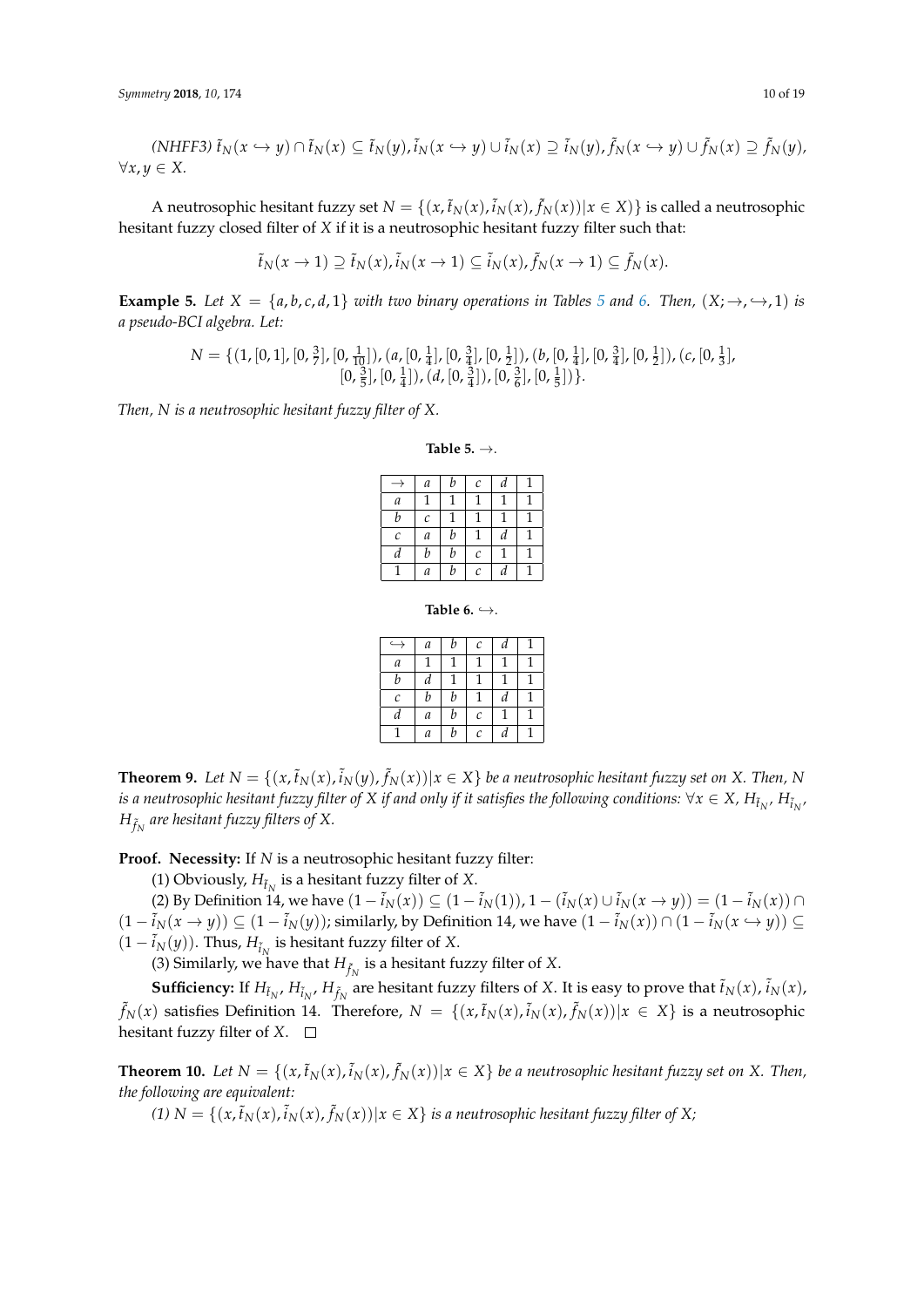(2)  $\forall \lambda_1, \lambda_2, \lambda_3 \in P([0,1])$ , the nonempty hesitant fuzzy level sets  $H_{\tilde{t}_N}(\lambda_1)$ ,  $H_{\tilde{t}_N}(\lambda_2)$ ,  $H_{\tilde{f}_N}(\lambda_3)$  are filters *of X, where P*( $[0, 1]$ ) *is the power set of*  $[0, 1]$ *,* 

$$
H_{\tilde{t}_N}(\lambda_1) = \{ x \in X | \lambda_1 \subseteq \tilde{t}_N(x) \};
$$
  
\n
$$
H_{\tilde{t}_N}(\lambda_2) = \{ x \in X | \lambda_2 \subseteq 1 - \tilde{t}_N(x) \};
$$
  
\n
$$
H_{\tilde{f}_N}(\lambda_3) = \{ x \in X | \lambda_3 \subseteq 1 - \tilde{f}_N(x) \}.
$$

**Proof.** (1)⇒(2) (i) Suppose  $H_{\tilde{t}_N}(\lambda_1) \neq \emptyset$ . Let  $x \in H_{\tilde{t}_N}(\lambda_1)$ , then  $\lambda_1 \subseteq \tilde{t}_N(x)$ . Since *N* is a neutrosophic hesitant fuzzy filter of *X*, by Definition 14, we have  $\lambda_1 \subseteq \tilde{t}_N(x) \subseteq \tilde{t}_N(1)$ . Thus,  $1 \in H_{\tilde{t}_N}(\lambda_1)$ .

Let  $x, y \in X$  with  $x, x \to y \in H_{\tilde{t}_N}(\lambda_1)$ , then  $\lambda_1 \subseteq \tilde{t}_N(x), \lambda_1 \subseteq \tilde{t}_N(x \to y)$ . Since N is a neutrosophic hesitant fuzzy filter of *X*, by Definition 14, we have  $\lambda_1 \subseteq \tilde{t}_N(x \to y) \cap \tilde{t}_N(x) \subseteq \tilde{t}_N(y)$ . Thus  $y \in H_{\tilde{t}_N}(\lambda_1)$ . Similarly, let  $x, y \in X$  with  $x, x \hookrightarrow y \in H_{\tilde{t}_N}(\lambda_1)$ . We have  $y \in H_{\tilde{t}_N}(\lambda_1)$ .

Thus, we can obtain that  $H_{\tilde{t}_N}(\lambda_1)$  is a filter of X.

(ii) Suppose  $H_{\tilde{i}_N}(\lambda_2) \neq \emptyset$ . Let  $x \in H_{\tilde{i}_N}(\lambda_2)$ , then  $\lambda_2 \subseteq 1 - \tilde{i}_N(x)$ . Since *N* is a neutrosophic hesitant fuzzy filter of *X*, we have  $\tilde{i}_N(1) \subseteq \tilde{i}_N(x)$ . Thus,  $\lambda_2 \subseteq 1 - \tilde{i}_N(x) \subseteq 1 - \tilde{i}_N(1)$ ,  $1 \in H_{\tilde{i}_N}(\lambda_2)$ .

Let  $x, y \in X$  with  $x, x \to y \in H_{\tilde{t}_N}(\lambda_2)$ , then  $\lambda_2 \subseteq 1 - \tilde{t}_N(x)$ ,  $\lambda_2 \subseteq 1 - \tilde{t}_N(x \to y)$ . Since N is a neutrosophic hesitant fuzzy filter of *X*, we have  $\tilde{i}_N(x \to y) \cup \tilde{i}_N(x) \supseteq \tilde{i}_N(y)$ . Thus,  $1 - (\tilde{i}_N(x \to y))$  $(y) \cup \tilde{i}_N(x)) = (1 - \tilde{i}_N(x \to y)) \cap (1 - \tilde{i}_N(x)) \subseteq (1 - \tilde{i}_N(y)), \lambda_2 \subseteq (1 - \tilde{i}_N(y)), y \in H_{\tilde{i}_N}(\lambda_2)$ . Similarly, let  $x, y \in X$  with  $x, x \hookrightarrow y \in H_{\tilde{i}_N}(\lambda_2)$ . We have  $y \in H_{\tilde{i}_N}(\lambda_2)$ .

Thus, we can obtain that  $H_{\tilde{t}_N}(\lambda_2)$  is a filter of X.

(iii) We have that  $H_{\tilde{f}_N}(\lambda_3)$  is a filter of *X*. The progress of proof is similar to (ii).

 $(2) \Rightarrow (1)$  Suppose  $H_{\tilde{t}_N}(\lambda_1) \neq \emptyset$ ,  $H_{\tilde{t}_N}(\lambda_2) \neq \emptyset$ ,  $H_{\tilde{f}_N}(\lambda_3) \neq \emptyset$  for all  $\lambda_1, \lambda_2, \lambda_3 \in P([0, 1]).$ 

(i') Let  $x \in X$  with  $\tilde{t}_N(x) = \mu_1$ . Let  $\lambda_1 = \mu_1$ . Since  $H_{\tilde{t}_N}(\lambda_1)$  is a filter of  $X$ , we have  $1 \in H_{\tilde{t}_N}(\lambda_1)$ . Thus,  $\lambda_1 = \mu_1 = \tilde{t}_N(x) \subseteq \tilde{t}_N(1)$ .

Let  $x, y \in X$  with  $\tilde{t}_N(x) = \mu_1$ ,  $\tilde{t}_N(x \to y) = \mu_4$ . Let  $\mu_1 \cap \mu_4 = \lambda_1$ . Since  $H_{\tilde{t}_N}(\lambda_1)$  is a filter of X for all  $\lambda_1 \in P([0,1])$ , we have  $y \in H_{\tilde{t}_N}(\lambda_1)$ . Thus,  $\lambda_1 = \tilde{t}_N(x) \cap \tilde{t}_N(x \to y) \subseteq \tilde{t}_N(y)$ .

Similarly, let  $x, y \in X$  with  $\tilde{f}_N(x) = \mu_1$ ,  $\tilde{t}_N(x \hookrightarrow y) = \mu'_4$ . We can obtain  $\tilde{t}_N(x \hookrightarrow y) \cap \tilde{t}_N(x) \subseteq$  $ilde{t}_N(y)$ .

(ii') Let  $x \in X$  with  $\tilde{i}_N(x) = \mu_2$ . Let  $\lambda_2 = 1 - \mu_2$ . Since  $H_{\tilde{i}_N}(\lambda_2)$  is a filter of *X* for all  $\lambda_2 \in P([0, 1])$ , we have 1 ∈ *H*<sub> $\tilde{i}_N$ </sub>( $λ_2$ ),  $λ_2$  ⊆ 1 −  $\tilde{i}_N$ (1). Thus, 1 −  $λ_2$  =  $μ_2$  =  $\tilde{i}_N$ ( $x$ ) ⊇  $\tilde{i}_N$ (1).

Let  $x, y \in X$  with  $\tilde{i}_N(x) = \mu_2$ ,  $\tilde{i}_N(x \to y) = \mu_5$ . Let  $(1 - \mu_2) \cap (1 - \mu_5) = \lambda_2$ . Since  $H_{\tilde{i}_N}(\lambda_2)$  is a filter of *X* for all  $\lambda_2 \in P([0,1])$ , we have  $y \in H_{\tilde{t}_N}(\lambda_2)$ ,  $\lambda_2 \subseteq 1 - \tilde{t}_N(y)$ . Thus,  $\lambda_2 = (1 - \mu_2) \cap (1 - \mu_5) =$  $(1-\tilde{i}_N(x))\cap(1-\tilde{i}_N(x\rightarrow y))=1-(\tilde{i}_N(x)\cup\tilde{i}_N(x\rightarrow y))\subseteq(1-\tilde{i}_N(y)), \tilde{i}_N(x)\cup\tilde{i}_N(x\rightarrow y)\supseteq\tilde{i}_N(y).$ Similarly, let  $x, y \in X$  with  $\tilde{i}_N(x) = \mu_2$ ,  $\tilde{i}_N(x \hookrightarrow y) = \mu'_5$ ; we have  $\tilde{i}_N(x) \cup \tilde{i}_N(x \hookrightarrow y) \supseteq \tilde{i}_N(y)$ .

(iii') Similarly, we can obtain  $\tilde{f}_N(x) \supseteq \tilde{f}_N(1)$ ,  $\tilde{f}_N(x) \cup \tilde{f}_N(x \rightarrow y) \supseteq \tilde{f}_N(y)$ ,  $\tilde{f}_N(x) \cup$  $\tilde{f}_N(x \hookrightarrow y) \supseteq \tilde{f}_N(y).$ 

Therefore,  $N = \{(x, \tilde{t}_N(x), \tilde{t}_N(x), \tilde{f}_N(x)) | x \in X\}$  is a neutrosophic hesitant fuzzy filter of X.

**Definition 15.**  $N = \{(x, \tilde{t}_N(x), \tilde{t}_N(x), \tilde{f}_N(x)) | x \in X\}$  is a neutrosophic hesitant fuzzy set on X. Define a *neutrosophic hesitant fuzzy set*  $N^* = \{(x, \tilde{t}_N^*(x), \tilde{t}_N^*(x), \tilde{f}_N^*(x)) | x \in X\}$  by:

$$
\tilde{t}_N^* : X \Longrightarrow P([0,1]), x \mapsto \begin{cases} \tilde{t}_N(x), & x \in H_{\tilde{t}_N}(\lambda_1) \\ \varphi_1, & x \notin H_{\tilde{t}_N}(\lambda_1) \end{cases}
$$

$$
\tilde{t}_N^* : X \Longrightarrow P([0,1]), x \mapsto \begin{cases} \tilde{t}_N(x), & x \in H_{\tilde{t}_N}(\lambda_2) \\ 1 - \varphi_2, & x \notin H_{\tilde{t}_N}(\lambda_2) \end{cases}
$$

$$
\tilde{f}_N^* : X \Longrightarrow P([0,1]), x \mapsto \begin{cases} \tilde{f}_N(x), & x \in H_{\tilde{f}_N}(\lambda_3) \\ 1 - \varphi_3, & x \notin H_{\tilde{f}_N}(\lambda_3) \end{cases}
$$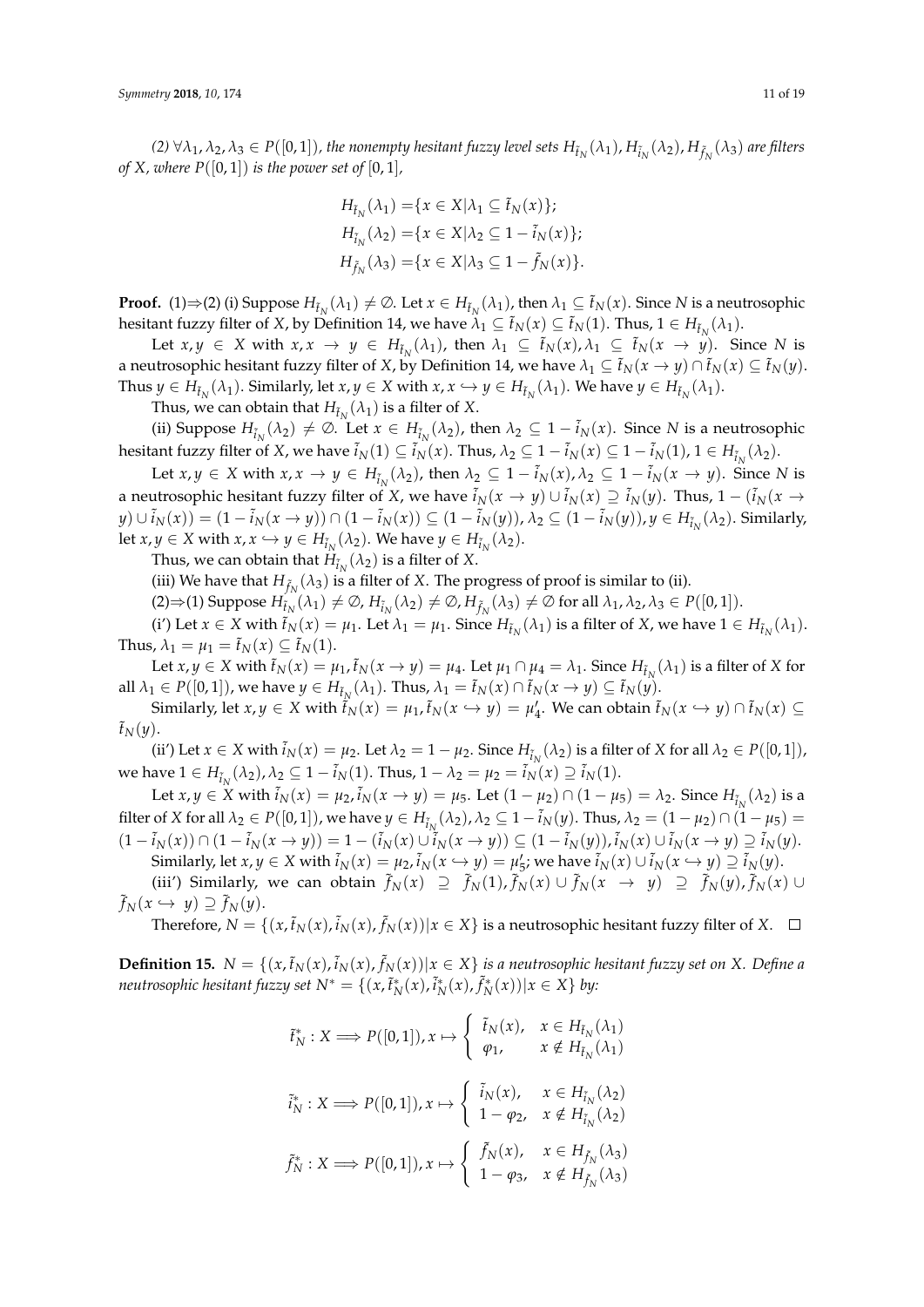where  $\lambda_1, \lambda_2, \lambda_3, \varphi_1, \varphi_2, \varphi_3 \in P([0,1]), \varphi_1 \subseteq \lambda_1, \varphi_2 \subseteq \lambda_2, \varphi_3 \subseteq \lambda_3$ . Then, N<sup>\*</sup> is called a generated  $n$ eutrosophic hesitant fuzzy set by hesitant fuzzy level sets  $H_{\tilde t_N}(\lambda_1)$ ,  $H_{\tilde t_N}(\lambda_2)$  and  $H_{\tilde f_N}(\lambda_3)$ .

**Theorem 11.** Let  $N = \{(x,\tilde{t}_N(x),\tilde{t}_N(x),\tilde{f}_N(x))|x \in X\}$  be a neutrosophic hesitant fuzzy filter of X. Then, *N*∗ *is a neutrosophic hesitant fuzzy filter of X.*

**Proof.** (1) If *N* is a neutrosophic hesitant fuzzy filter of *X*, by Theorem 10, we know that  $H_{\tilde{t}_N}(\lambda_1)$ ,  $H_{\tilde{t}_N}(\lambda_2)$ ,  $H_{\tilde{f}_N}(\lambda_3)$  are filters of X. Thus,  $1 \in H_{\tilde{t}_N}(\lambda_1)$ ,  $1 \in H_{\tilde{t}_N}(\lambda_2)$ ,  $1 \in H_{\tilde{f}_N}(\lambda_3)$ ,  $\tilde{t}_N^*(1) =$  $\tilde{t}_N(1) \supseteq \tilde{t}_N^*(x)$ ,  $\tilde{i}_N^*(1) = \tilde{i}_N(1) \subseteq \tilde{i}_N^*(x)$ ,  $\tilde{f}_N^*(1) = \tilde{f}_N(1) \subseteq \tilde{f}_N^*(x)$ ,  $\forall x \in X$ 

(2) (i) Let  $x, y \in X$  with  $x, x \to y \in H_{\tilde{t}_N}(\lambda_1)$ . By Theorem 9, Theorem 10 and Definition 15, we know  $\lambda_1 \subseteq \tilde{t}_N^*(x \to y) \cap \tilde{t}_N^*(x) = \tilde{t}_N(x \to y) \cap \tilde{t}_N(x) \subseteq \tilde{t}_N(y) = \tilde{t}_N^*(y)$ .

Let  $x, y \in X$  with  $x, x \to y \in H_{\tilde{i}_N}(\lambda_2)$ . By Theorem 9, Theorem 10 and Definition 15, we know  $\lambda_2 \subseteq (1 - \tilde{i}_N^*(x \to y)) \cap (1 - \tilde{i}_N^*(x)) = (1 - \tilde{i}_N(x \to y)) \cap (1 - \tilde{i}_N(x)) = 1 - (\tilde{i}_N(x \to y) \cup \tilde{i}_N(x)) \subseteq 1 \tilde{i}_N(y) = 1 - \tilde{i}_N^*(y)$ . Thus, we have  $1 - \lambda_2 \supseteq \tilde{i}_N^*(x \to y) \cup \tilde{i}_N^*(x) = \tilde{i}_N(x \to y) \cup \tilde{i}_N(x) \supseteq i_N(y) = \tilde{i}_N^*(y)$ . Similarly, let  $x, y \in X$  with  $x, x \to y \in H_{\tilde{f}_N}(\lambda_3)$ ; we have  $1 - \lambda_3 \supseteq \tilde{f}_N^*(x \to y) \cup \tilde{f}_N^*(x) = \tilde{f}_N(x \to y)$ 

 $y) \cup \tilde{f}_N(x) \supseteq f_N(y) = \tilde{f}_N^*(y).$ 

(ii) Let  $x, y \in X$  with  $x \notin H_{\tilde{t}_N}(\lambda_1)$  or  $x \to y \notin H_{\tilde{t}_N}(\lambda_1)$ . By Definition 15, we have  $\tilde{t}_N^*(x) = \varphi_1$  or  $\tilde{t}_N^*(x \to y) = \varphi_1$ . Thus, we can obtain  $\tilde{t}_N^*(x) \cap \tilde{t}_N^*(x \to y) = \varphi_1 \subseteq \tilde{t}_N^*(y)$ .

Let  $x, y \in X$  with  $x \notin H_{\tilde{t}_N}(\lambda_2)$  or  $x \to y \notin H_{\tilde{t}_N}(\lambda_2)$ . By Definition 15, we have  $\tilde{i}_N^*(x) = 1 - \varphi_2$  or  $\tilde{i}_N^*(x \to y) = 1 - \varphi_2$ . Since  $1 - \lambda_2 \subseteq 1 - \varphi_2$ ; thus, we can obtain  $\tilde{i}_N^*(x) \cup \tilde{i}_N^*(x \to y) = 1 - \varphi_2 \supseteq \tilde{i}_N^*(y)$ . Similarly, let  $x, y \in X$  with  $x \notin H_{\tilde{f}_N}(\lambda_3)$  or  $x \to y \notin H_{\tilde{f}_N}(\lambda_3)$ ; we have  $\tilde{f}^*(x) \cup \tilde{f}^*(x \to y) =$  $1 - \varphi_3 \supseteq \tilde{f}^*(y)$ .

(3) We can obtain  $\tilde{t}^*(x) \cap \tilde{t}^*(x \hookrightarrow y) \subseteq \tilde{t}^*(y)$ ,  $\tilde{t}^*(x) \cup \tilde{t}^*(x \hookrightarrow y) \supseteq \tilde{t}^*(y)$ ,  $\tilde{f}^*(x) \cup \tilde{f}^*(x \hookrightarrow y) \supseteq$  $\tilde{f}^*(y)$ . The process of proof is similar to (2).

Thus *N*<sup>∗</sup> is a neutrosophic hesitant fuzzy filter of *X*.

**Theorem 12.** Let  $N = \{(x,\tilde{t}_N(x),\tilde{t}_N(x),\tilde{f}_N(x)) | x \in X\}$  be a neutrosophic hesitant fuzzy filter of X. Then, *N* satisfies the following properties,  $\forall x, y, z \in X$ ,

$$
(1) x \leq y \Rightarrow \tilde{t}_N(x) \subseteq \tilde{t}_N(y), \tilde{t}_N(x) \supseteq \tilde{t}_N(y), \tilde{f}_N(x) \supseteq \tilde{f}_N(y);
$$
  
\n
$$
(2) \tilde{t}_N(x \rightarrow z) \supseteq \tilde{t}_N(x \rightarrow (y \rightarrow z)) \cap \tilde{t}_N(y), \tilde{t}_N(x \rightarrow z) \supseteq \tilde{t}_N(x \rightarrow (y \rightarrow z)) \cap \tilde{t}_N(y);
$$
  
\n
$$
\tilde{t}_N(x \rightarrow z) \subseteq \tilde{t}_N(x \rightarrow (y \rightarrow z)) \cup \tilde{t}_N(y), \tilde{t}_N(x \rightarrow z) \subseteq \tilde{t}_N(x \rightarrow (y \rightarrow z)) \cup \tilde{t}_N(y);
$$
  
\n
$$
\tilde{f}_N(x \rightarrow z) \subseteq \tilde{f}_N(x \rightarrow (y \rightarrow z)) \cup \tilde{f}_N(y), \tilde{f}_N(x \rightarrow z) \subseteq \tilde{f}_N(x \rightarrow (y \rightarrow z)) \cup \tilde{f}_N(y);
$$
  
\n
$$
(3) \tilde{t}_N((x \rightarrow y) \rightarrow y) \supseteq \tilde{t}_N(x), \tilde{t}_N((x \rightarrow y) \rightarrow y) \supseteq \tilde{t}_N(x);
$$
  
\n
$$
\tilde{t}_N((x \rightarrow y) \rightarrow y) \subseteq \tilde{f}_N(x), \tilde{t}_N((x \rightarrow y) \rightarrow y) \subseteq \tilde{f}_N(x);
$$
  
\n
$$
\tilde{f}_N((x \rightarrow y) \rightarrow y) \subseteq \tilde{f}_N(x), \tilde{f}_N((x \rightarrow y) \rightarrow y) \subseteq \tilde{f}_N(x);
$$
  
\n
$$
(4) z \leq x \rightarrow y \Rightarrow \tilde{t}_N(x) \cap \tilde{t}_N(z) \subseteq \tilde{t}_N(y), \tilde{t}_N(x) \cup \tilde{t}_N(z) \supseteq \tilde{t}_N(y), \tilde{f}_N(x) \cup \tilde{f}_N(z) \supseteq \tilde{f}_N(y);
$$
  
\n
$$
z \leq x \rightarrow y \Rightarrow \tilde{t}_N(x) \cap \tilde{t}_N(z) \subseteq \tilde{f}_N(y), \tilde{t}_N(x) \cup \tilde{t}_N
$$

**Proof.** (1) Let  $x, y \in X$  with  $x \leq y$ . By Proposition 1, we know  $x \to y = 1$  (or  $x \to y = 1$ ). If *N* is a neutrosophic hesitant fuzzy filter of *X*, by Definition 14, we have  $\tilde{t}_N(x) = \tilde{t}_N(1) \cap \tilde{t}_N(x) = \tilde{t}_N(x \to$  $y)\cap \tilde t_N(x)\subseteq \tilde t_N(y)$   $(\tilde t_N(x)=\tilde t_N(1)\cap \tilde t_N(x)=\tilde t_N(x\hookrightarrow y)\cap \tilde t_N(x)\subseteq \tilde t_N(y) ).$  Thus,  $\tilde t_N(x)\subseteq \tilde t_N(y).$  $\text{Similarly, we have } \tilde{i}_N(x) \supseteq \tilde{i}_N(y)$ ,  $\tilde{f}_N(x) \supseteq \tilde{f}_N(y)$ .

(2) By Proposition 1, Definition 14, we know,  $\forall x, y, z \in X$ ,

$$
\tilde{t}_N(x \to z) \supseteq \tilde{t}_N(y \hookrightarrow (x \to z)) \cap \tilde{t}_N(y) = \tilde{t}_N(x \to (y \hookrightarrow z)) \cap \tilde{t}_N(y),
$$
  

$$
\tilde{t}_N(x \hookrightarrow z) \supseteq \tilde{t}_N(y \to (x \hookrightarrow z)) \cap \tilde{t}_N(y) = \tilde{t}_N(x \to (y \to z)) \cap \tilde{t}_N(y).
$$

Similarly, we have,  $\forall x, y, z \in X$ :

$$
\tilde{i}_N(x \to z) \subseteq \tilde{i}_N(x \to (y \to z)) \cup \tilde{i}_N(y), \tilde{i}_N(x \to z) \subseteq \tilde{i}_N(x \to (y \to z)) \cup \tilde{i}_N(y);
$$
  

$$
\tilde{f}_N(x \to z) \subseteq \tilde{f}_N(x \to (y \to z)) \cup \tilde{f}_N(y), \tilde{f}_N(x \to y) \subseteq \tilde{f}_N(x \to (y \to z)) \cup \tilde{f}_N(y).
$$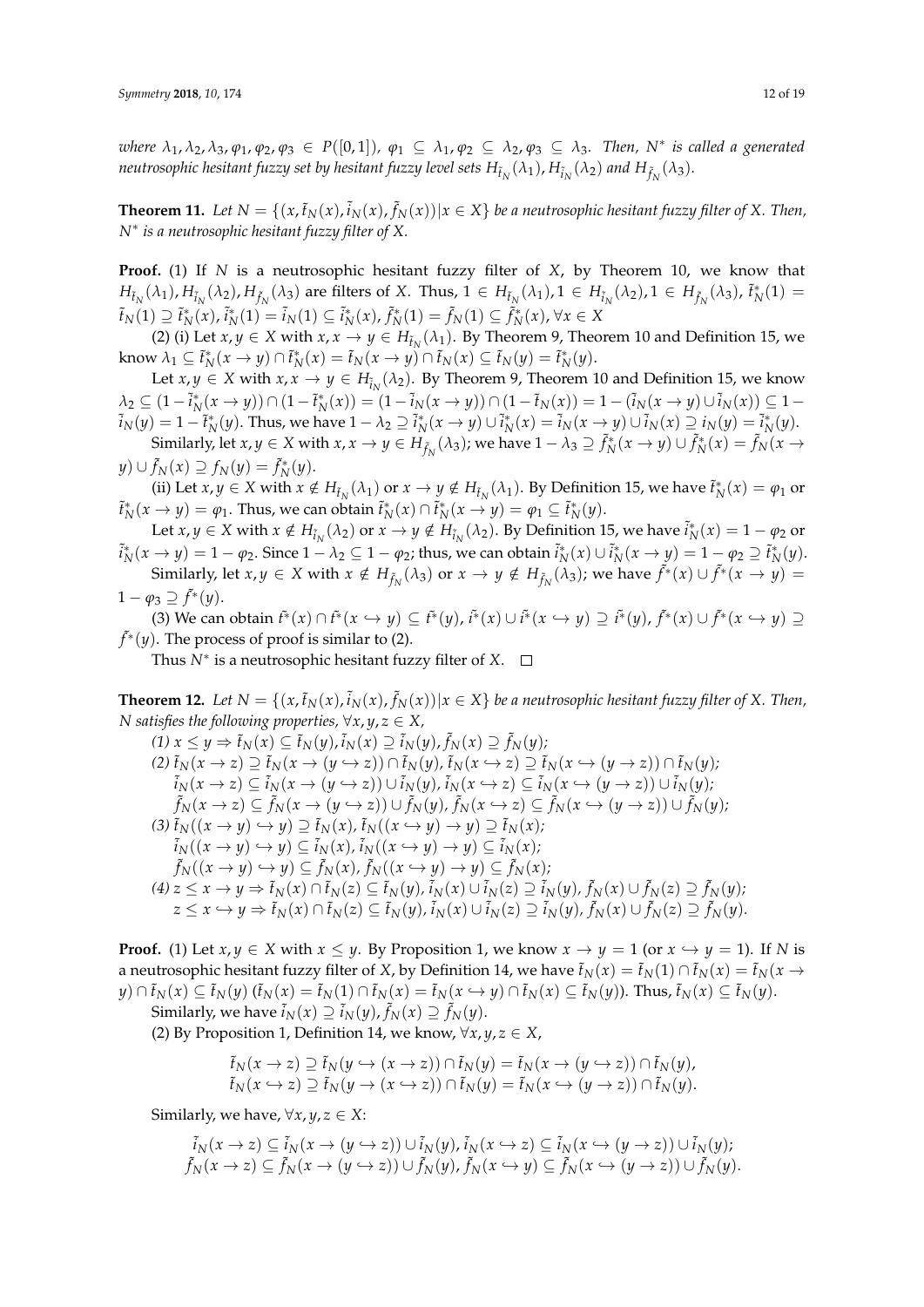(3) By Definition 1 and Definition 14, with regard to the function  $\tilde{t}_N(x)$ , we can obtain,  $\forall x, y \in X$ ,

$$
\tilde{t}_N((x \to y) \hookrightarrow y) \supseteq \tilde{t}_N(x \to ((x \to y) \hookrightarrow y)) \cap \tilde{t}_N(x)
$$
  
=  $\tilde{t}_N((x \to y) \hookrightarrow (x \to y)) \cap \tilde{t}_N(x)$   
=  $\tilde{t}_N(1) \cap \tilde{t}_N(x)$   
=  $\tilde{t}_N(x)$ .

Similarly, we have  $\tilde{t}_N((x \hookrightarrow y) \rightarrow y) \supseteq \tilde{t}_N(x)$ . With regard to the function  $\tilde{i}_N(x)$ , we can obtain,  $\forall x, y \in X$ ,

$$
\tilde{i}_N((x \to y) \hookrightarrow y) \subseteq \tilde{i}_N(x \to ((x \to y) \hookrightarrow y)) \cup \tilde{i}_N(x)
$$
  
=  $\tilde{i}_N((x \to y) \to (x \to y)) \cup \tilde{i}_N(x)$   
=  $\tilde{i}_N(1) \cup \tilde{i}_N(x)$   
=  $\tilde{i}_N(x)$ .

Similarly, we have  $\tilde{i}_N((x \hookrightarrow y) \rightarrow y) \subseteq \tilde{i}_N(x)$ .

Similarly, with regard to the function  $\tilde{f}_N(x)$ , we can obtain  $\tilde{f}_N((x\to y)\hookrightarrow y)\subseteq \tilde{f}_N(x)$ ,  $\tilde{f}_N((x\to y))$  $y) \rightarrow y$ )  $\subseteq \tilde{f}_N(x)$ .

(4) Let *x*, *y*, *z*  $\in$  *X* with *z*  $\le$  *x*  $\rightarrow$  *y*. By Remark 1 and Definition 14, we can obtain:

$$
\tilde{t}_N(x) \cap \tilde{t}_N(z) = \tilde{t}_N(x) \cap (\tilde{t}_N(1) \cap \tilde{t}_N(z)) \n= \tilde{t}_N(x) \cap (\tilde{t}_N(z \to (x \to y)) \cap \tilde{t}_N(z)) \n\subseteq \tilde{t}_N(x) \cap \tilde{t}_N(x \to y), \n\subseteq \tilde{t}_N(y).
$$
\n
$$
\tilde{i}_N(x) \cup \tilde{i}_N(z) = \tilde{i}_N(x) \cup (\tilde{i}_N(1) \cup \tilde{i}_N(z)) \n= \tilde{i}_N(x) \cup (\tilde{i}_N(z \to (x \to y)) \cup \tilde{i}_N(z)) \n\supseteq \tilde{i}_N(x) \cup \tilde{i}_N(x \to y), \n\supseteq \tilde{i}_N(y).
$$

 $\text{Similarly, we can obtain } \tilde{f}_N(x) \cup \tilde{f}_N(z) \supseteq \tilde{f}_N(y).$ 

Let  $x,y,z\in X$  with  $z\leq x\hookrightarrow y$ . We can obtain  $\tilde{t}_N(x)\cap \tilde{t}_N(z)\subseteq \tilde{t}_N(y)$ ,  $\tilde{i}_N(x)\cup \tilde{i}_N(z)\supseteq \tilde{i}_N(y)$ ,  $\tilde{f}_N(x) \cup \tilde{f}_N(z) \supseteq \tilde{f}_N(y).$  The process of the proof is similar to the above.

**Theorem 13.** A neutrosophic hesitant fuzzy set  $N = \{(x, \tilde{t}_N(x), \tilde{t}_N(x), \tilde{f}_N(x)) | x \in X \}$  is a *neutrosophic hesitant fuzzy filter of X if and only if hesitant fuzzy sets H*˜*t<sup>N</sup>* , *H*˜*i<sup>N</sup>* , *H* ˜ *fN satisfy the following conditions, respectively.*

 $(1) \tilde{t}_N(x) \subseteq \tilde{t}_N(1)$ ,  $\tilde{t}_N(x \to (y \hookrightarrow z)) \cap \tilde{t}_N(y) \subseteq \tilde{t}_N(x \to z)$ ,  $\tilde{t}_N(x \hookrightarrow (y \to z)) \cap \tilde{t}_N(y) \subseteq \tilde{t}_N(x \hookrightarrow z)$ *z*)*,* ∀*x*, *y*, *z* ∈ *X;*  $(2)\tilde{i}_N(x) \supseteq \tilde{i}_N(1)$ ,  $\tilde{i}_N(x \to (y \hookrightarrow z)) \cup \tilde{i}_N(y) \supseteq \tilde{i}_N(x \to z)$ ,  $\tilde{i}_N(x \hookrightarrow (y \to z)) \cup \tilde{i}_N(y) \supseteq \tilde{i}_N(x \hookrightarrow z)$ *z*)*,* ∀*x*, *y*, *z* ∈ *X;* (3)  $\tilde{f}_N(x) \supseteq \tilde{f}_N(1)$ ,  $\tilde{f}_N(x \to (y \hookrightarrow z)) \cup \tilde{f}_N(y) \supseteq \tilde{f}_N(x \to z)$ ,  $\tilde{f}_N(x \hookrightarrow (y \to z)) \cup \tilde{f}_N(y) \supseteq$  $\tilde{f}_N(x \hookrightarrow z)$ ,  $\forall x, y, z \in X$ .

**Proof. Necessity:** By Theorem 9, Theorem 12 and Definition 14, (1)∼(3) holds.

**Sufficiency:** (1)  $\forall x, y, z \in X$ , by Proposition 1, we can obtain  $\tilde{t}_N(y) = \tilde{t}_N(1 \to y) \supseteq \tilde{t}_N(1 \to (x \to y))$  $(y)$ )  $\cap$   $\tilde{t}_N(x) = \tilde{t}_N(x \hookrightarrow y) \cap \tilde{t}_N(x)$  and  $\tilde{t}_N(y) = \tilde{t}_N(1 \hookrightarrow y) \supseteq \tilde{t}_N(1 \hookrightarrow (x \to y)) \cap \tilde{t}_N(x) = \tilde{t}_N(x \to y)$ *y*)∩ $\tilde{t}_N(x)$ . We have  $\tilde{i}_N(x) \supseteq \tilde{i}_N(1)$  for all  $x \in X$ . Thus,  $H_{\tilde{t}_N}$  is a hesitant fuzzy filter of *X*.

(2) ∀*x*, *y*, *z* ∈ *X*, by Proposition 1, we can obtain  $\tilde{i}_N(y) = \tilde{i}_N(1 \to y) \subseteq \tilde{i}_N(1 \to (x \to y)) \cup \tilde{i}_N(x) =$  $\tilde{i}_N(x \hookrightarrow y) \cup \tilde{i}_N(x)$ ; thus, we have  $(1 - \tilde{i}_N(x \hookrightarrow y)) \cap (1 - \tilde{i}_N(x)) \subseteq (1 - \tilde{i}_N(y))$ .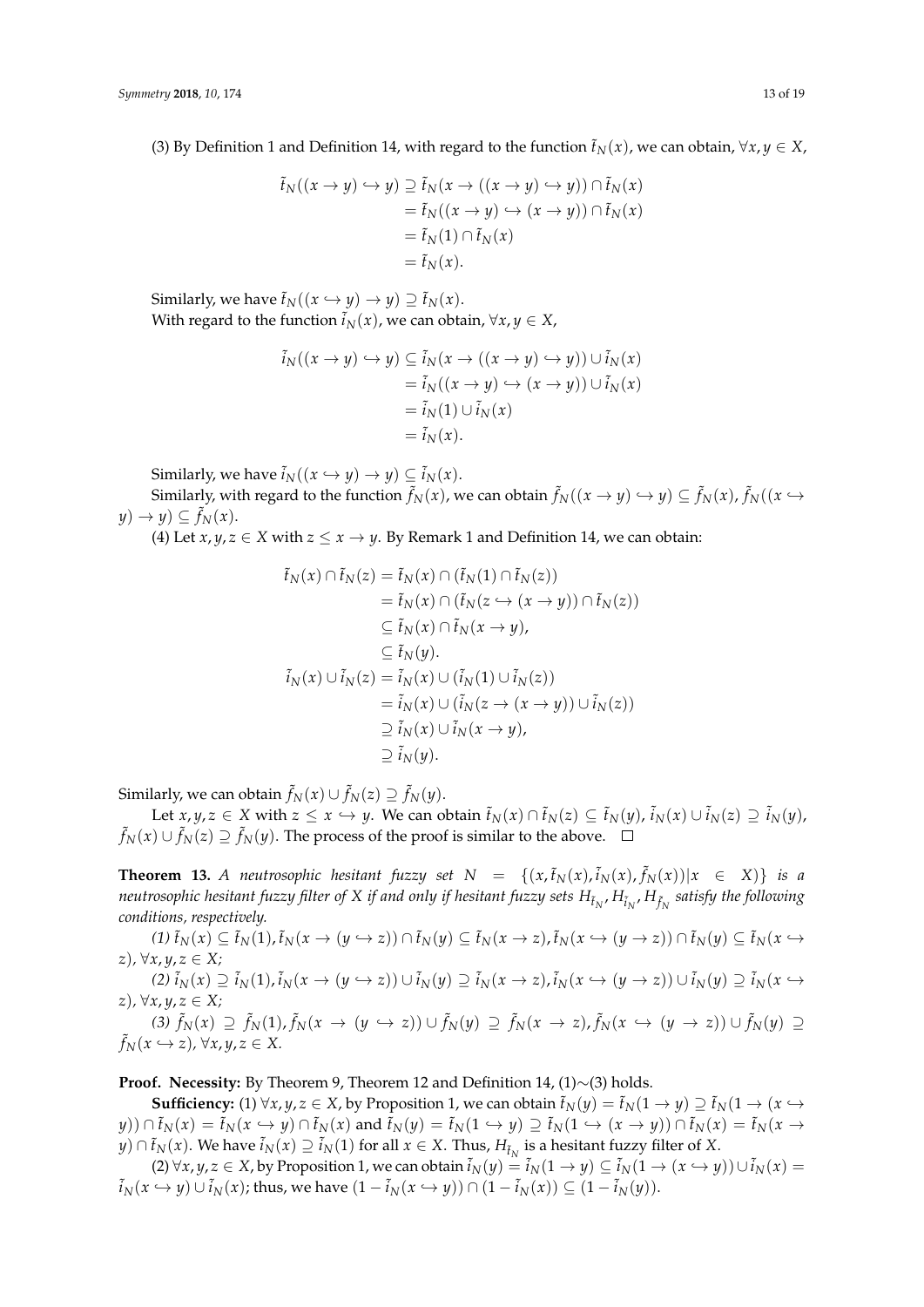Similarly, we can have  $(1 - \tilde{i}_N(x \rightarrow y))$  ∩  $(1 - \tilde{i}_N(x))$  ⊆  $(1 - \tilde{i}_N(y))$ .

It is easy to obtain  $(1 - \tilde{i}_N(x)) \subseteq (1 - \tilde{t}_N(1))$  for all  $x \in X$ . Thus,  $H_{\tilde{i}_N}$  is a hesitant fuzzy filter of *X*.

(3) We have that  $H_{\tilde{f}_N}$  is a hesitant fuzzy filter of *X*. The process of the proof is similar (2).

Therefore,  $H_{\tilde{t}_N}, H_{\tilde{f}_N}$  *H* $_{\tilde{f}_N}$  are hesitant fuzzy filters of *X*. By Theorem 9, we know that *N* is a neutrosophic hesitant fuzzy filter of *X*.

**Theorem 14.** Let  $N = \{(x,\tilde{t}_N(x),\tilde{t}_N(x),\tilde{f}_N(x))|x \in X)\}$  be a neutrosophic hesitant fuzzy filter of X. Then:

$$
\prod_{k=1}^n x_k \to y = 1 \Rightarrow \tilde{t}_N(y) \supseteq \bigcap_{k=1}^n \tilde{t}_N(x_k), \tilde{t}_N(y) \subseteq \bigcup_{i=k}^n \tilde{t}_N(x_k), \tilde{f}_N(y) \subseteq \bigcup_{k=1}^n \tilde{f}_N(x_k).
$$

*where*  $n \in \mathbb{N}$ *,* 

$$
\prod_{k=1}^n x_k \to y = x_n \to (x_{n-1} \to (\cdots (x_1 \to y) \cdots)).
$$

**Proof.** If *N* is a neutrosophic hesitant fuzzy filter of *X*:

(i) By Theorem 12, we know that  $\tilde{t}_N(x_1) \subseteq \tilde{t}_N(y)$ ,  $\tilde{i}_N(x_1) \supseteq \tilde{i}_N(y)$ ,  $\tilde{f}_N(x_1) \supseteq \tilde{f}_N(y)$  for  $n = 1$ .

(ii) By Theorem 12, we know that  $ilde{t}_N(x_2) \subseteq \tilde{t}_N(x_1 \to y)$ ,  $\tilde{i}_N(x_2) \supseteq \tilde{i}_N(x_1 \to y)$ ,  $\tilde{f}_N(x_2) \supseteq$  $\tilde{f}_N(x_1\to y)$  for  $n=2$ . By Definition 14, we have  $\tilde{t}_N(x_1)\cap \tilde{t}_N(x_1\to y)\subseteq \tilde{t}_N(y)$ ,  $\tilde{i}_N(x_1)\cup \tilde{i}_N(x_1\to y)$  $\tilde{f}_N(y) \supseteq \tilde{i}_N(y)$ ,  $\tilde{f}_N(x_1) \cup \tilde{f}_N(x_1 \to y) \supseteq \tilde{f}_N(y)$ . Thus,  $\tilde{t}_N(x_1) \cap \tilde{t}_N(x_2) \subseteq \tilde{t}_N(y)$ ,  $\tilde{i}_N(x_1) \cup \tilde{i}_N(x_2) \supseteq \tilde{t}_N(y)$  $\tilde{f}_N(y)$ ,  $\tilde{f}_N(x_1) \cup \tilde{f}_N(x_2) \supseteq \tilde{f}_N(y)$ .

(iii) Suppose that the above formula is true for  $n = j$ ; thus,  $\int$ ∏ *k*=1 *xk* → *y* = 1,  $\forall x_j$ , · · · , *x*<sub>1</sub>, *y* ∈ *X*, and we can obtain  $\ \cap$ *j*  $\bigcap_{k=1}^{\hat{I}} \tilde{t}_N(x_k) \subseteq \tilde{t}_N(y)$ ,  $\bigcup_{k=1}^{\hat{I}}$ *j*  $\bigcup_{k=1}^{j} \tilde{i}_N(x_k) \supseteq \tilde{i}_N(y)$ ,  $\bigcup_{k=1}^{j}$ *j k*=1  $\tilde{f}_N(x_k) \supseteq \tilde{f}_N(y).$  Therefore, suppose that *j*+1 ∏  $\prod\limits_{k=1}^{j+1} x_k \rightarrow y = 1$ ,  $\forall x_{j+1}, \cdots, x_1, y \in X$ , then we have  $\prod\limits_{k=1}^{j} x_k$ N  $+1$  $\bigcap_{k=2}^{j+1} \tilde{t}_N(x_k) \subseteq \tilde{t}_N(x_1 \to y)$ ,  $\bigcap_{k=2}^{j}$ U  $+1$  $\bigcup_{k=2}^{7} \tilde{i}_N(x_k) \supseteq \tilde{i}_N(x_1 \rightarrow$ *y*), *j* U +1 *k*=2  $\tilde{f}_N(x_k) \supseteq \tilde{f}_N(x_1 \to y)$ . By Definition 14, we can obtain:  $\tilde{t}_N(y) \supseteq \tilde{t}_N(x_1) \cap \tilde{t}_N(x_1 \rightarrow y) \supseteq \tilde{t}_N(x_1) \cap \tilde{t}_N(x_2)$  $\cap$  $\bigcap_{i=1}^{j+1} \tilde{t}_N(x_k) = \int_{i}^{j}$  $\cap$  $\bigcap_{k=1}^{k+1}$   $\tilde{t}_N(x_k)$ 

$$
i_N(y) \supseteq i_N(x_1) \cup i_N(x_1 \to y) \supseteq i_N(x_1) \cup \{ \bigcup_{k=2}^{j+1} i_N(x_k) \} = \bigcup_{k=1}^{j+1} i_N(x_k),
$$
  
\n
$$
i_N(y) \subseteq i_N(x_1) \cup i_N(x_1 \to y) \subseteq i_N(x_1) \cup \bigcup_{k=2}^{j+1} i_N(x_k) \big) = \bigcup_{k=1}^{j+1} i_N(x_k),
$$
  
\n
$$
f_N(y) \subseteq f_N(x_1) \cup f_N(x_1 \to y) \subseteq f_N(x_1) \cup \bigcup_{k=2}^{j+1} f_N(x_k) \big) = \bigcup_{k=1}^{j+1} f_N(x_k),
$$

which complete the proof.  $\square$ 

**Corollary 3.** Let  $N = \{(x, \tilde{t}_N(x), \tilde{t}_N(x), \tilde{f}_N(x)) | x \in X)\}$  be a neutrosophic hesitant fuzzy filter of X. Then:

$$
\prod_{k=1}^n x_k \ast y = 1 \Rightarrow \tilde{t}_N(y) \supseteq \bigcap_{k=1}^n \tilde{t}_N(x_k), \tilde{i}_N(y) \subseteq \bigcup_{k=1}^n \tilde{i}_N(x_k), \tilde{f}_N(y) \subseteq \bigcup_{k=1}^n \tilde{f}_N(x_k).
$$

*where "* $*$ " *represents any binary operation "* $\rightarrow$ " *or "* $\hookrightarrow$ " *on X, n*  $\in$  N,

$$
\prod_{k=1}^n x_k * y = x_n * (x_{n-1} * ( \cdots (x_1 * y) \cdots ) ).
$$

**Theorem 15.** Let  $N = \{(x,\tilde{t}_N(x),\tilde{t}_N(x),\tilde{f}_N(x))|x\in X)\}$  be a neutrosophic hesitant fuzzy filter of X and X *be a pseudo-BCK algebra, then N is a neutrosophic hesitant fuzzy subalgebra of X.*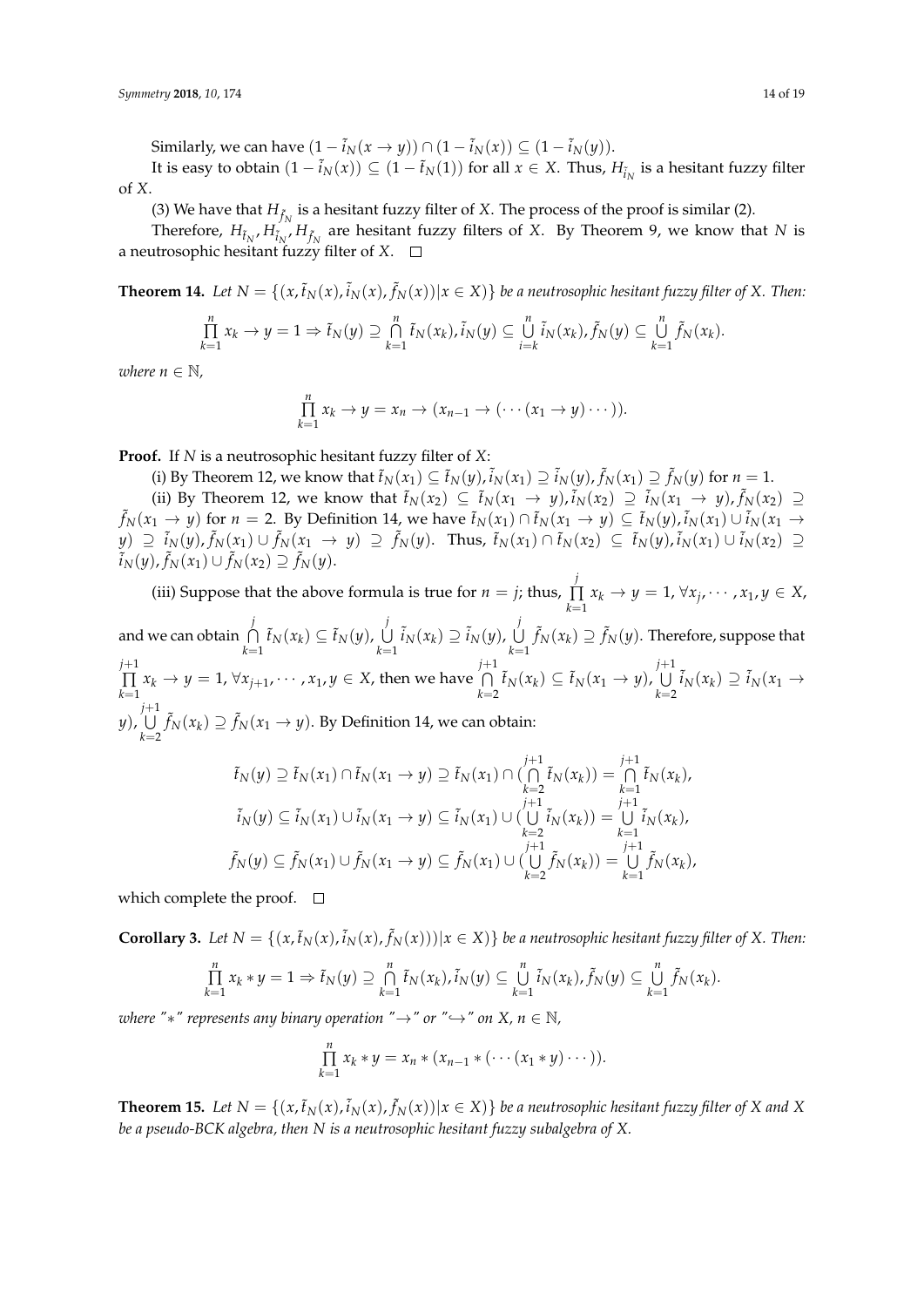**Proof.** If  $N = \{(x, \tilde{t}_N(x), \tilde{t}_N(x)) | x \in X\}$  is a neutrosophic hesitant fuzzy filter of *X*, then we can obtain ∀*x*, *y* ∈ *X*, ˜*tN*(*x* → *y*) ⊇ ˜*tN*(*y* ,→ (*x* → *y*)) ∩ ˜*tN*(*y*)

$$
t_N(x \to y) \supseteq t_N(y \hookrightarrow (x \to y)) \cap t_N(y)
$$
  
\n
$$
= \tilde{t}_N(x \to (y \hookrightarrow y)) \cap \tilde{t}_N(y)
$$
  
\n
$$
\supseteq \tilde{t}_N(x \to 1) \cap \tilde{t}_N(y)
$$
  
\n
$$
\supseteq \tilde{t}_N(x) \cap \tilde{t}_N(y).
$$
  
\n
$$
\tilde{i}_N(x \to y) \subseteq \tilde{i}_N(y \hookrightarrow (x \to y)) \cup \tilde{i}_N(y)
$$
  
\n
$$
= \tilde{i}_N(x \to (y \hookrightarrow y)) \cup \tilde{i}_N(y)
$$
  
\n
$$
= \tilde{i}_N(x \to 1) \cup \tilde{i}_N(y).
$$
  
\n
$$
\tilde{f}_N(x \to y) \subseteq \tilde{f}_N(y \to (x \to y)) \cup \tilde{f}(y)
$$
  
\n
$$
= \tilde{f}_N(x \to (y \to y)) \cup \tilde{f}_N(y)
$$
  
\n
$$
= \tilde{f}_N(x \to 1) \cup \tilde{f}_N(y)
$$
  
\n
$$
\subseteq \tilde{f}_N(x) \cup \tilde{f}_N(y).
$$

Similarly, we can obtain  $\tilde{t}_N(x\hookrightarrow y)\supseteq \tilde{t}_N(x)\cap \tilde{t}_N(y)$ ,  $\tilde{i}_N(x\hookrightarrow y)\subseteq \tilde{i}_N(x)\cup \tilde{i}_N(y)$ ,  $\tilde{f}_N(x\hookrightarrow y)\subseteq$ ˜ *fN*(*x*) ∪ ˜ *fN*(*y*). Thus, *N* is a neutrosophic hesitant fuzzy subalgebra of *X*.

**Theorem 16.** Let  $N = \{(x, \tilde{t}_N(x), \tilde{t}_N(x), \tilde{f}_N(x)) | x \in X)\}$  be a neutrosophic hesitant fuzzy closed filter of X. *Then, N is a neutrosophic hesitant fuzzy subalgebra of X.*

**Proof.** The process of proof is similar to Theorem 15.  $\Box$ 

If  $N = \{(x, \tilde{t}_N(x), \tilde{i}_N(x), \tilde{f}_N(x)) | x \in X)\}$  is a neutrosophic hesitant fuzzy subalgebra of *X*, then *N* may not be a neutrosophic hesitant fuzzy filter of *X*.

**Example 6.** *Let*  $X = \{a, b, c, d, 1\}$  $X = \{a, b, c, d, 1\}$  $X = \{a, b, c, d, 1\}$  *with two binary operations in Tables* 1 *and* [2.](#page-3-2) *Then,*  $(X; \rightarrow, \rightarrow, 1)$  *is a pseudo-BCI algebra. N is a neutrosophic hesitant fuzzy subalgebra of X. However, N is not a neutrosophic* hesitant fuzzy filter of X. Since  $\tilde{t}(b\to a)\cap \tilde{t}(b)=[\frac{1}{3},\frac{1}{2}], \tilde{t}(a)=[\frac{1}{3},\frac{1}{4}],$  we cannot obtain  $\tilde{t}(b\to a)\cap \tilde{t}(b)\subseteq$  $ilde{t}(a)$ .

**Definition 16.**  $N = \{(x, \tilde{t}_N(x), \tilde{t}_N(x), \tilde{f}_N(x)) | x \in X \}$  is a neutrosophic hesitant fuzzy set on X. Define a *neutrosophic hesitant fuzzy set*  $N^{(a,b)} = \{(x, \tilde{t}_N^{(a,b)}\})$  $\tilde{i}_{N}^{(a,b)}(x)$ ,  $\tilde{i}_{N}^{(a,b)}$  $\tilde{f}_N^{(a,b)}(x)$ ,  $\tilde{f}_N^{(a,b)}$  $\int_{N}^{(a,b)}(x)$ )| $x \in X$ } *by* ∀*a*, *b* ∈ *X*,

$$
\tilde{t}_{N}^{(a,b)}: X \Longrightarrow P([0,1]), x \mapsto \begin{cases} \psi_{1}, & a \to (b \to x) = 1, a \hookrightarrow (b \to x) = 1; \\ \psi_{2}, & \text{otherwise} \end{cases}
$$

$$
\tilde{t}_{N}^{(a,b)}: X \Longrightarrow P([0,1]), x \mapsto \begin{cases} \psi_{3}, & a \to (b \to x) = 1, a \hookrightarrow (b \to x) = 1; \\ \psi_{4}, & \text{otherwise} \end{cases}
$$

$$
\tilde{f}_{N}^{(a,b)}: X \Longrightarrow P([0,1]), x \mapsto \begin{cases} \psi_{5}, & a \to (b \to x) = 1, a \hookrightarrow (b \to x) = 1; \\ \psi_{6}, & \text{otherwise} \end{cases}
$$

where  $\psi_1$ ,  $\psi_2$ ,  $\psi_3$ ,  $\psi_4$ ,  $\psi_5$ ,  $\psi_6\in P([0,1])$ ,  $\psi_1\supseteq\psi_2$ ,  $\psi_3\subseteq\psi_4$ ,  $\psi_5\subseteq\psi_6$ . Then,  $N^{(a,b)}$  is called a generated *neutrosophic hesitant fuzzy set.*

A generated neutrosophic hesitant fuzzy set  $N^{(a,b)}$  may not be a neutrosophic hesitant fuzzy filter of *X*.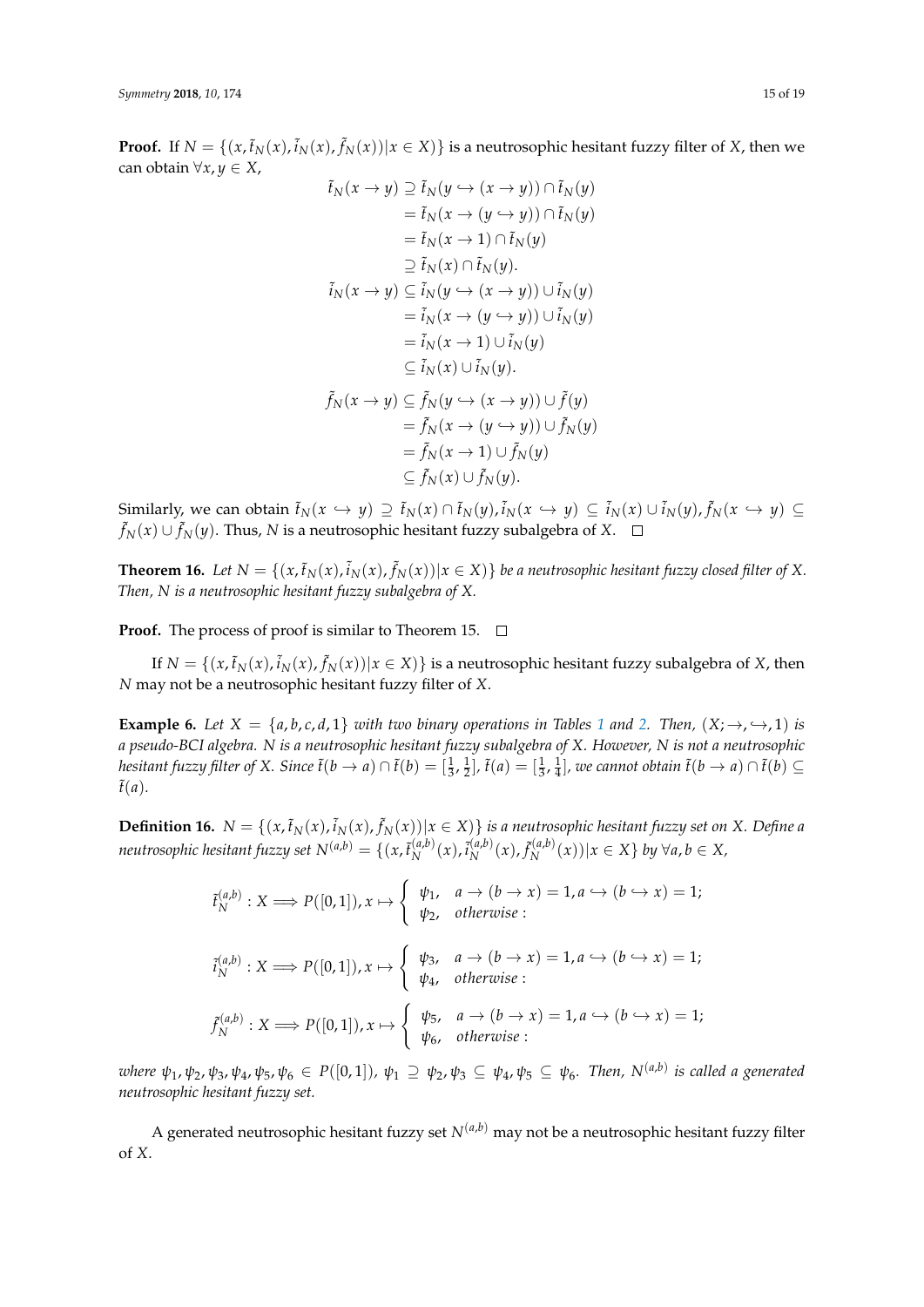**Example 7.** Let  $X = \{a, b, c, d, 1\}$  $X = \{a, b, c, d, 1\}$  $X = \{a, b, c, d, 1\}$  *with two binary operations in Tables* 1 *and* [2.](#page-3-2) *Then,*  $(X; \rightarrow, \rightarrow, 1)$  *is a pseudo-BCI algebra. N is a neutrosophic hesitant fuzzy set of X. However, N*(*a*,*b*) *is not a neutrosophic hesitant fuzzy filter of X.* Since  $\tilde{t}^{(1,a)}(a \to b) \cap \tilde{t}^{(1,a)}(a) = [0,1]$ ,  $\tilde{t}^{(1,a)}(b) = [\frac{1}{3}, \frac{2}{3}]$ , we cannot obtain  $\tilde{t}^{(1,a)}(a \to b) \cap \tilde{t}^{(1,a)}(a) \subseteq \tilde{t}^{(1,a)}(b).$ 

**Theorem 17.** *Let X be a pseudo-BCK algebra. If X is a type-2 positive implicative pseudo-BCK algebra, then*  $N^{(a,b)}$  is a neutrosophic hesitant fuzzy filter of X for all a,  $b\in X.$ 

**Proof.** If *X* is a pseudo-BCK algebra, (1) by Definition 1 and Proposition 1, we can obtain  $a \rightarrow (b \rightarrow b)$  $1) = 1$   $(a \hookrightarrow (b \hookrightarrow 1) = 1)$ .  $\tilde{t}_N^{(a,b)}$  $\chi^{(a,b)}(1) = \psi_1 \supseteq \tilde{t}_N^{(a,b)}$  $N^{(a,b)}(x)$ ,  $\tilde{i}_{N}^{(a,b)}$  $N^{(a,b)}(1) = \psi_3 \subseteq \tilde{i}_N^{(a,b)}$  $f_N^{(a,b)}(x)$ ,  $f_N^{(a,b)}$  $\frac{\psi(u,v)}{N}(1) = \psi_5 \subseteq$  $\tilde{f}_{N}^{(a,b)}$  $\chi_N^{(u,v)}(x)$  for all  $x \in X$ .

(2) (i) Let  $x, y \in X$  with  $a \to (b \to x) \neq 1$  or  $a \to (b \to x) \neq 1$  or  $a \to (b \to (x \to y)) \neq 1$  or  $a \hookrightarrow (b \hookrightarrow (x \rightarrow y)) \neq 1$ . Thus, we can obtain:

$$
\begin{aligned}\n\tilde{t}_{N}^{(a,b)}(x) \cap \tilde{t}_{N}^{(a,b)}(x \to y) &= \psi_{2} \subseteq \tilde{t}_{N}^{(a,b)}(y), \\
\tilde{t}_{N}^{(a,b)}(x) \cup \tilde{t}_{N}^{(a,b)}(x \to y) &= \psi_{4} \supseteq \tilde{t}_{N}^{(a,b)}(y), \\
\tilde{t}_{N}^{(a,b)}(x) \cup \tilde{t}_{N}^{(a,b)}(x \to y) &= \psi_{4} \supseteq \tilde{t}_{N}^{(a,b)}(y), \\
\tilde{t}_{N}^{(a,b)}(x) \cup \tilde{t}_{N}^{(a,b)}(x \to y) &= \psi_{5} \supseteq \tilde{t}_{N}^{(a,b)}(y), \\
\tilde{t}_{N}^{(a,b)}(x) \cup \tilde{t}_{N}^{(a,b)}(x \to y) &= \psi_{6} \supseteq \tilde{t}_{N}^{(a,b)}(y), \\
\tilde{t}_{N}^{(a,b)}(x) \cup \tilde{t}_{N}^{(a,b)}(x \to y) &= \psi_{6} \supseteq \tilde{t}_{N}^{(a,b)}(y).\n\end{aligned}
$$

(ii) Let  $x, y \in X$  with  $a \to (b \to x) = 1$ ,  $a \leftrightarrow (b \to x) = 1$  and  $a \to (b \to (x \to y)) = 1$ ,  $a \hookrightarrow (b \hookrightarrow (x \hookrightarrow y)) = 1$ . Then, by Proposition 1 and Definition 4, we can obtain:

$$
\tilde{t}_{N}^{(a,b)}(a \hookrightarrow (b \hookrightarrow y))
$$
\n
$$
= \tilde{t}_{N}^{(a,b)}(1 \to (a \hookrightarrow (b \hookrightarrow y)))
$$
\n
$$
= \tilde{t}_{N}^{(a,b)}((a \hookrightarrow (b \hookrightarrow x)) \to (a \hookrightarrow (b \hookrightarrow y)))
$$
\n
$$
= \tilde{t}_{N}^{(a,b)}(a \hookrightarrow ((b \hookrightarrow x) \to (b \hookrightarrow y)))
$$
\n
$$
= \tilde{t}_{N}^{(a,b)}(a \hookrightarrow (b \hookrightarrow (x \to y)))
$$
\n
$$
= \tilde{t}_{N}^{(a,b)}(1).
$$

$$
\tilde{t}_{N}^{(a,b)}(a \to (b \to y))
$$
\n
$$
= \tilde{t}_{N}^{(a,b)}(1 \to (a \to (b \to y)))
$$
\n
$$
= \tilde{t}_{N}^{(a,b)}(((a \to (b \to x)) \to (a \to (b \to y))))
$$
\n
$$
= \tilde{t}_{N}^{(a,b)}(a \to ((b \to x) \to (b \to y))))
$$
\n
$$
= \tilde{t}_{N}^{(a,b)}(a \to (b \to (x \to y)))
$$
\n
$$
= \tilde{t}_{N}^{(a,b)}(1).
$$

Therefore, we can obtain,

$$
\tilde{t}_{N}^{(a,b)}(y) = \psi_1 = \tilde{t}_{N}^{(a,b)}(x) \cap \tilde{t}_{N}^{(a,b)}(x \to y), \tilde{t}_{N}^{(a,b)}(y) = \psi_1 = \tilde{t}_{N}^{(a,b)}(x) \cap \tilde{t}_{N}^{(a,b)}(x \hookrightarrow y).
$$

Similarly, we can obtain,

$$
\tilde{i}_N^{(a,b)}(y) = \psi_3 = \tilde{i}_N^{(a,b)}(x) \cup \tilde{i}_N^{(a,b)}(x \to y), \tilde{i}_N^{(a,b)}(y) = \psi_3 = \tilde{i}_N^{(a,b)}(x) \cup \tilde{i}_N^{(a,b)}(x \to y); \n\tilde{f}_N^{(a,b)}(y) = \psi_5 = \tilde{f}_N^{(a,b)}(x) \cup \tilde{f}_N^{(a,b)}(x \to y), \tilde{f}_N^{(a,b)}(y) = \psi_5 = \tilde{f}_N^{(a,b)}(x) \cup \tilde{f}_N^{(a,b)}(x \to y).
$$

This means that  $N^{(a,b)}$  is a neutrosophic hesitant fuzzy filter of  $X$ .

**Example [8.](#page-16-1)** Let  $X = \{a, b, c, d, 1\}$  *with two binary operations in Tables* [7](#page-16-0) *and* 8. Then,  $(X; \rightarrow, \rightarrow, 1)$  *is a type-2 positive implicative pseudo-BCI algebra. Let N be a neutrosophic hesitant fuzzy set. We take b*, *c as*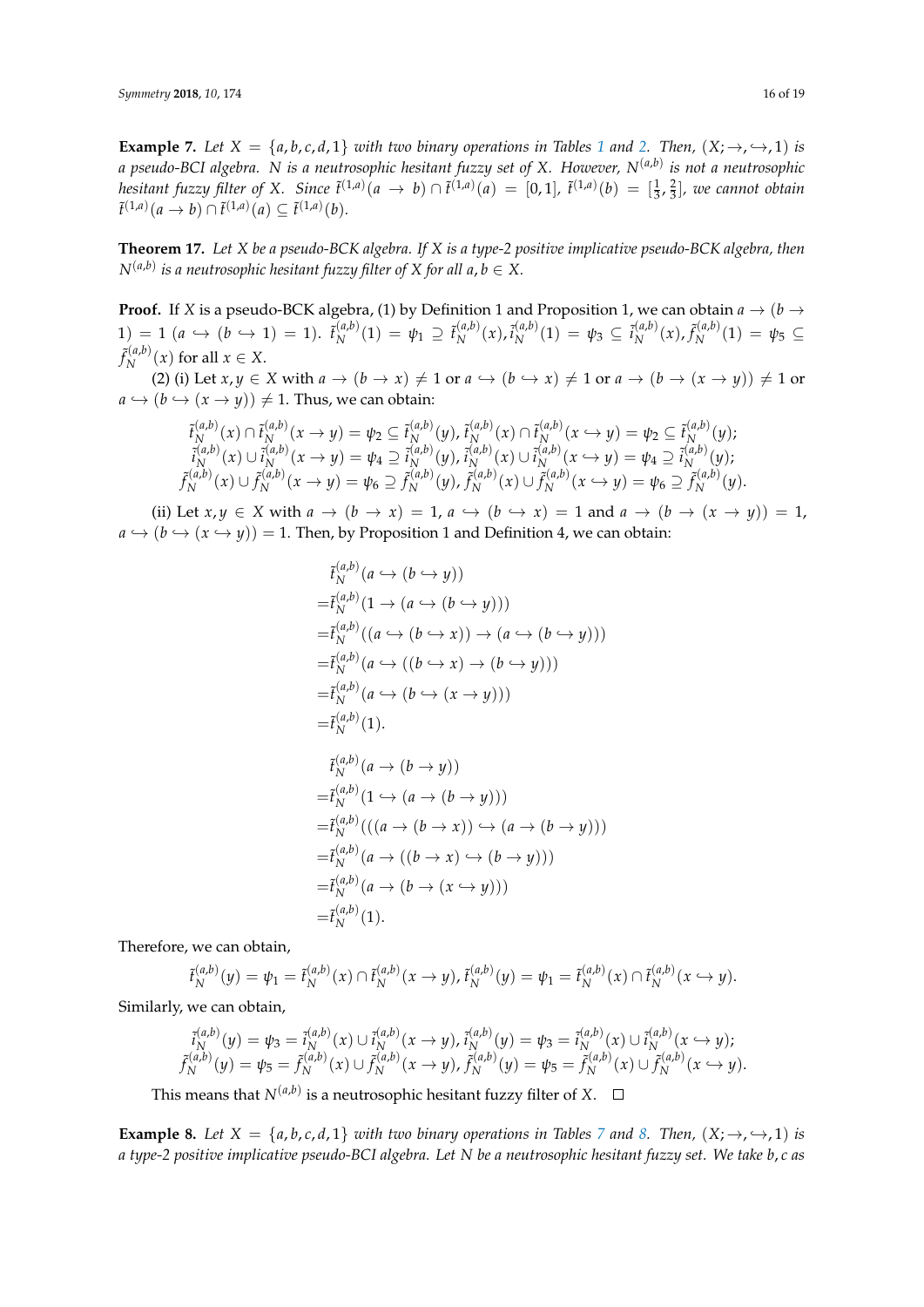*an example; thus, we have*  $\{b, c, d, 1\}$  *satisfy*  $d \rightarrow (c \rightarrow x) = 1, d \rightarrow (c \rightarrow x) = 1$ *. Let*  $\psi_1 = [0.1, 0.4]$ *,*  $\psi_2 = [0.2, 0.3], \psi_3 = [0.4, 0.5], \psi_4 = [0.3, 0.6], \psi_5 = [0.2, 0.8], \psi_6 = [0.1, 0.9]$ 

 $N^{(d,c)} = \{(1, \psi_1, \psi_3, \psi_5), (a, \psi_2, \psi_4, \psi_6), (b, \psi_1, \psi_3, \psi_5), (c, \psi_1, \psi_3, \psi_5), (e, \psi_1, \psi_3, \psi_5)\} =$ {(1, [0.1, 0.4], [0.4, 0.5], [0.2, 0.8]),(*a*, [0.2, 0.3], [0.3, 0.6], [0.1, 0.9]),(*b*, [0.1, 0.4], [0.4, 0.5], [0.2, 0.8])*,* (*c*, [0.1, 0.4], [0.4, 0.5], [0.2, 0.8]),(*d*, [0.1, 0.4], [0.4, 0.5], [0.2, 0.8])}*.*

<span id="page-16-0"></span>Then, we can obtain that  $N^{(d,c)}$  is a neutrosophic hesitant fuzzy filter of X.

**Table 7.** →.

|                       | а                | b | C                       | d |  |
|-----------------------|------------------|---|-------------------------|---|--|
| а                     | 1                | b | C                       | d |  |
| b                     | а                |   |                         |   |  |
| $\mathcal{C}_{0}^{2}$ | $\boldsymbol{a}$ | d | 1                       | d |  |
| d                     | a                | b | $\mathcal{C}_{0}^{2}$   | 1 |  |
|                       | $\boldsymbol{a}$ | b | $\mathcal{C}_{0}^{(n)}$ | d |  |

**Table 8.**  $\hookrightarrow$ .

|                       | а | b | $\mathcal C$ | d | 1 |
|-----------------------|---|---|--------------|---|---|
| a                     |   | b | $\mathcal C$ | d | 1 |
| b                     | а |   |              |   |   |
| $\mathcal{C}_{0}^{2}$ | а | d |              | d | 1 |
| d                     | а | b | $\mathcal C$ |   | 1 |
|                       | а | b | С            | d |   |

<span id="page-16-1"></span>**Theorem 18.** Let  $N = \{(x, \tilde{t}_N(x), \tilde{t}(x), \tilde{f}(x)) | x \in X\}$  be a neutrosophic hesitant fuzzy filter of X. Then,  $X_N^{(5)}$  $\tilde{f}_N^{(5)}(a) = \{x | \tilde{f}_N(a) \subseteq \tilde{f}_N(x), \tilde{i}_N(a) \supseteq \tilde{i}_N(x), \tilde{f}_N(a) \supseteq \tilde{f}_N(x)\}$  is a filter of X for all  $a \in X$ .

**Proof.** (1) Let  $x, y \in X$  with  $x, x \to y \in X_N^5(a)$ . Then, we have  $\tilde{t}_N(a) \subseteq \tilde{t}_N(x)$ ,  $\tilde{t}_N(a) \subseteq \tilde{t}_N(x \to y)$ . Since  $N = \{(x, \tilde{t}_N(x), \tilde{i}_N(x), \tilde{f}_N(x)) | x \in X \}$  is a neutrosophic hesitant fuzzy filter, thus we have  $\tilde{t}_N(a) \subseteq \tilde{t}_N(x) \cap \tilde{t}_N(x \to y) \subseteq \tilde{t}_N(y) \subseteq \tilde{t}_N(1)$ . Similarly, we can get  $\tilde{t}_N(a) \supseteq \tilde{t}_N(x) \cup \tilde{t}(x \to y) \supseteq$  $\tilde{i}_N(y) \supseteq \tilde{i}_N(1)$ ,  $\tilde{f}_N(a) \supseteq \tilde{f}_N(x) \cup \tilde{f}_N(x \to y) \supseteq \tilde{f}_N(y) \supseteq \tilde{f}_N(1)$ .

(2) Similarly, let  $x, y \in X$  with  $x, x \hookrightarrow y \in X_N^{(5)}$ *N*<sup>(3)</sup>(*a*); we have  $\tilde{t}_N(a) ⊆ \tilde{t}_N(x) ∩ \tilde{t}_N(x → y) ⊆ \tilde{t}_N(y) ⊆$  $\tilde{t}_N(1)$ ,  $\tilde{i}_N(a)\supseteq \tilde{i}_N(x)\cup \tilde{i}_N(x\hookrightarrow y)\supseteq \tilde{i}_N(y)\supseteq \tilde{i}_N(1)$ ,  $\tilde{f}_N(a)\supseteq \tilde{f}_N(x)\cup \tilde{f}_N(x\hookrightarrow y)\supseteq \tilde{f}_N(y)\supseteq \tilde{f}_N(1)$ .

This means that  $X_{N}^{(5)}$  $N^{(5)}(a)$  satisfies the conditions of Definition 2 (F1), (F2) and (F3);  $X_N^{(5)}$  $\chi_N^{(3)}(a)$  is a filter of *X*.  $\square$ 

**Example 9.** Let  $X = \{a, b, c, d, 1\}$  *with two binary operations in Tables [5](#page-9-0) and [6.](#page-9-1) Then,*  $(X; \rightarrow, \rightarrow, 1)$  *is a pseudo-BCI algebra. Let:*

$$
N = \{ (1, [0, 1], [0, \frac{3}{7}], [0, \frac{1}{10}]), (a, [0, \frac{1}{4}], [0, \frac{3}{4}], [0, \frac{1}{2}]), (b, [0, \frac{1}{4}], [0, \frac{3}{4}], [0, \frac{1}{2}]), (c, [0, \frac{1}{3}], [0, \frac{3}{5}], [0, \frac{1}{4}]), (d, [0, \frac{3}{4}]), [0, \frac{3}{6}], [0, \frac{1}{5}]\} \}.
$$

*Then, N is a neutrosophic hesitant fuzzy filter of X. Let*  $X_{N}^{(5)}$  $N^{(5)}(c) = \{c, d, 1\}$ *. It is easy to get that*  $X_N^{(5)}$  $\binom{S}{N}$  *(a) is a filter.*

## **5. Conclusions**

In this paper, the neutrosophic hesitant fuzzy set theory was applied to pseudo-BCI algebra, and the neutrosophic hesitant fuzzy subalgebras (filters) in pseudo-BCI algebras were developed. The relationships between neutrosophic hesitant fuzzy subalgebras (filters) and hesitant fuzzy subalgebras (filters) was discussed, and some properties were demonstrated. In future work, different types of neutrosophic hesitant fuzzy filters will be defined and discussed.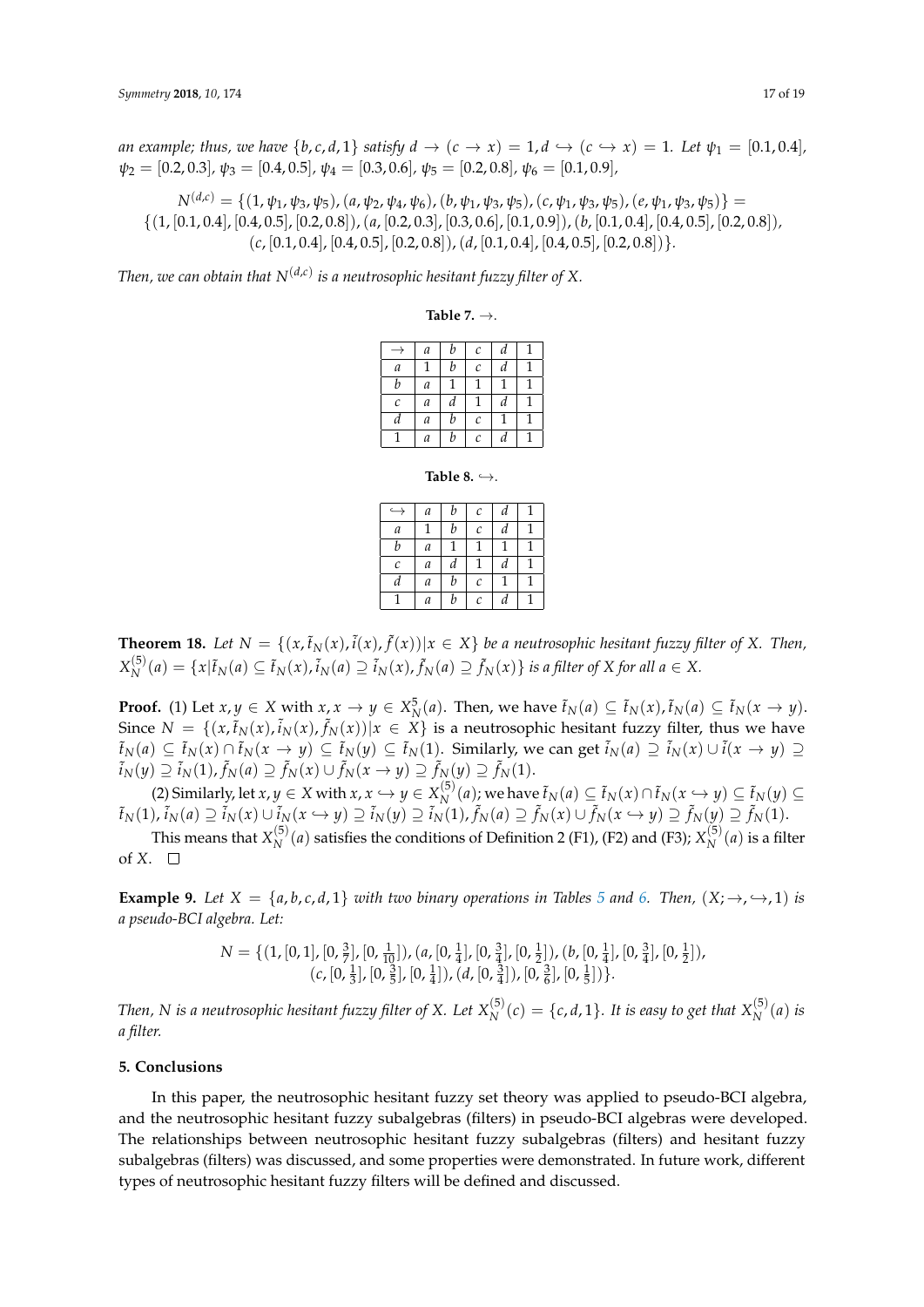**Author Contributions:** All authors have contributed equally to this paper.

**Acknowledgments:** This work was supported by the National Natural Science Foundation of China (Grant Nos. 61573240, 61473239).

**Conflicts of Interest:** The authors declare no conflicts of interest.

## **References**

- <span id="page-17-0"></span>1. Dudek, W.A.; Jun, Y.B. Pseudo-BCI algebras. *East Asian Math. J.* **2008**, *24*, 187–190.
- <span id="page-17-1"></span>2. Jun, Y.B.; Kim, H.S.; Neggers, J. On pseudo-BCI ideals of pseudo-*BC I* algebras. *Mat. Vesn.* **2006**, *58*, 39–46.
- <span id="page-17-2"></span>3. Ahn, S.S.; Ko, J.M. Rough fuzzy ideals in BCK/BCI-algebras. *J. Comput. Anal. Appl.* **2018**, *25*, 75–84.
- 4. Huang, Y. BCI-algebra. In *Science Press*; Publishing House: Beijing, China, 2006.
- 5. Jun, Y.B.; Sun, S.A. Hesitant fuzzy set theory applied to BCK/BCI-algebras. *J. Comput. Anal. Appl.* **2016**, *20*, 635–646.
- 6. Lim, C.R.; Kim, H.S. Rough ideals in BCK/BCI-algebras. *Bull. Pol. Acad. Math*. **2003**, *51*, 59–67.
- 7. Meng, J.; Jun, Y.B. *BCK-Algebras*; Kyungmoon Sa Co.: Seoul, Korea, 1994.
- 8. Zhang, X.H. Fuzzy commutative filters and fuzzy closed filters in pseudo-BCI algebras. *J. Comput. Inf. Syst.* **2014**, *10*, 3577–3584.
- 9. Zhang, X.H. On some fuzzy filters in pseudo-BCI algebras. *Sci. World J.* **2014**, *2014*. [\[CrossRef\]](http://dx.doi.org/10.1155/2014/718972)
- 10. Zhang, X.H.; Jun, Y.B. Anti-grouped pseudo-BCI algebras and anti-grouped filters. *Fuzzy Syst. Math.* **2014**, *28*, 21–33.
- 11. Zhang, X.H.; Park, Choonkil; Wu, S.P. Soft set theoretical approach to pseudo-BCI algebras. *J. Intell. Fuzzy Syst.* **2018**, *34*, 559–568. [\[CrossRef\]](http://dx.doi.org/10.3233/JIFS-17777)
- <span id="page-17-10"></span>12. Jun, Y.B. Characterizations of pseudo-BCK algebras. *Sci. Math. Jpn.* **2002**, *57*, 265–270.
- <span id="page-17-9"></span>13. Zhang, X.H. Fuzzy Anti-grouped Filters and Fuzzy normal Filters in Pseudo-*BC I* Algebras. *J. Intell. Fuzzy Syst.* **2017**, *33*, 1767–1774. [\[CrossRef\]](http://dx.doi.org/10.3233/JIFS-17006)
- <span id="page-17-3"></span>14. Zhang, X.H. Fuzzy 1-type and 2-type positive implicative filters of pseudo-BCK algebras. *J. Intell. Fuzzy Syst.* **2015**, *28*, 2309–2317. [\[CrossRef\]](http://dx.doi.org/10.3233/IFS-141514)
- <span id="page-17-4"></span>15. Zadeh, L.A. Fuzzy sets. *Inf. Control*. **1965**, *8*, 338–353. [\[CrossRef\]](http://dx.doi.org/10.1016/S0019-9958(65)90241-X)
- <span id="page-17-5"></span>16. Hajek, P. Observations on non-commutative fuzzy logic. *Soft Comput.* **2003**, *8*, 38–43. [\[CrossRef\]](http://dx.doi.org/10.1007/s00500-002-0246-y)
- 17. Pei, D. Fuzzy logic and algebras on residuated latties. *South. Asian Bull. Math.* **2004**, *28*, 519–531.
- 18. Wu, W.Z.; Mi, J.S.; Zhang, W.X. Generalized fuzzy rough sets. *Inf. Sci.* **2003**, *152*, 263–282. [\[CrossRef\]](http://dx.doi.org/10.1016/S0020-0255(02)00379-1)
- 19. Zadeh, L.A. Toward a theory of fuzzy information granulation and its centrality in human reasoning and fuzzy logic. *Fuzzy Sets Syst.* **1997**, *90*, 111–127. [\[CrossRef\]](http://dx.doi.org/10.1016/S0165-0114(97)00077-8)
- 20. Zhang, X.H. Fuzzy logic and algebraic analysis. In *Science Press*; Publishing House: Beijing, China, 2008.
- 21. Zhang, X.H.; Dudek, W.A. Fuzzy BIK+- logic and non-commutative fuzzy logics. *Fuzzy Syst. Math.* **2009**, *23*, 8–20.
- <span id="page-17-6"></span>22. Bo, C.X; Zhang, X.H.; Shao, S.T.; Park, Choonkil. The lattice generated by hesitant fuzzy filters in pseudo-BCI algebras. *J. Intell. Fuzzy Syst.* **2018**, *In press*
- <span id="page-17-7"></span>23. Torra, V. Hesitant fuzzy sets. *Int. J. Intell. Syst*. **2010**, *25*, 529–539. [\[CrossRef\]](http://dx.doi.org/10.1002/int.20418)
- <span id="page-17-8"></span>24. Faizi, S.; Rashid, T.; Salabun, W.; Zafar, S. Decision Making with Uncertainty Using Hesitant Fuzzy Sets. *Int. J. Fuzzy Syst.* **2017**, *20*, 1–11. [\[CrossRef\]](http://dx.doi.org/10.1007/s40815-017-0313-2)
- 25. Torra, V.; Narukawa, Y. On hesitant fuzzy sets and decision. In *Proceedings of the 18th IEEE International Conference on Fuzzy Systems, Jeju Island, Korea, 20–24 August 2009*; Publishing House: Jeju Island, Korea, 2009; pp. 1378–1382.
- 26. Wang, F.Q.; Li, X.; Chen, X.H. Hesitant fuzzy soft set and its applications in multicriteria decision making. *J. Appl. Math.* **2014**, *2014*. [\[CrossRef\]](http://dx.doi.org/10.1155/2014/643785)
- 27. Wei, G. Hesitant fuzzy prioritized operators and their application to multiple attribute decision making. *Knowl. Based Syst.* **2012**, *31*, 176–182. [\[CrossRef\]](http://dx.doi.org/10.1016/j.knosys.2012.03.011)
- 28. Xia, M.; Xu, Z.S. Hesitant fuzzy information aggregation in decision making. *Int. J. Approx. Reason*. **2011**, *52*, 395–407. [\[CrossRef\]](http://dx.doi.org/10.1016/j.ijar.2010.09.002)
- 29. Xu, Z.S.; xia, M. Distance and similarity measures for hesitant fuzzy sets. *Inf. Sci.* **2011**, *181*, 2128–2138. [\[CrossRef\]](http://dx.doi.org/10.1016/j.ins.2011.01.028)